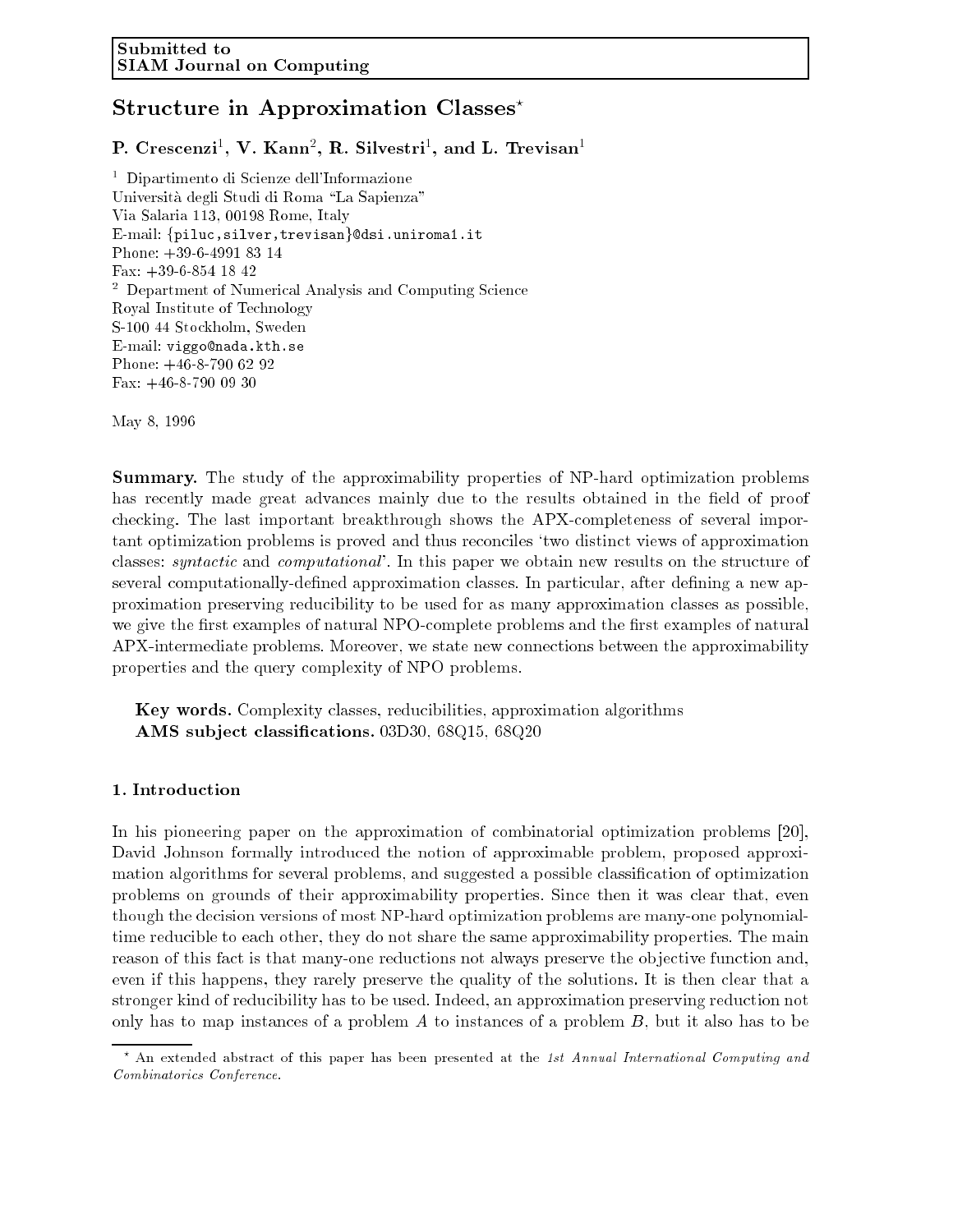able to come back from "good" solutions for B to "good" solutions for A. Surprisingly, the first definition of this kind of reducibility [33] was given as long as 13 years after Johnson's paper and, after that, at least seven different approximation preserving reducibilities appeared in the literature (see Fig. 1). These reducibilities are identical with respect to the overall scheme but differ essentially in the way they preserve approximability: they range from the Strict reducibility in which the error cannot increase to the PTAS-reducibility in which there are basically no restrictions (see also Chapter 3 of [23]).



Figure 1. The taxonomy of approximation preserving reducibilities

By means of these reducibilities, several notions of completeness in approximation classes have been introduced and, basically, two different approaches were followed. On the one hand, the attention was focused on computationally dened classes of problems, such as NPO (i.e., the class of optimization problems whose underlying decision problem is in NP) and APX (i.e., the class of constant-factor approximable NPO problems): along this line of research, however, almost all completeness results dealt either with articial optimization problems or with problems for which lower bounds on the quality of the approximation were easily obtainable [12, 33]. On the other hand, researchers focused on the logical denability of optimization problems and introduced several syntactically defined classes for which natural completeness results were obtained [27, 34, 36]: unfortunately, the approximability properties of the problems in these latter classes were not related to standard complexity-theoretic conjectures. A first step towards the reconciling of these two approaches consisted of proving lower bounds (modulo  $P \neq NP$  or some other likely condition) on the approximability of complete problems for syntactically dened classes [1, 31]. More recently, another step has been performed since the closure of syntactically defined classes with respect to an approximation preserving reducibility has been proved to be equal to the more familiar computationally defined classes [26].

In spite of this important achievement, beyond APX we are still forced to distinguish between maximization and minimization problems as long as we are interested in completeness proofs. Indeed, a result of [27] states that it is not possible to rewrite every NP maximization problem as an NP minimization problem unless  $NP = co-NP$ . A natural question is thus whether this duality extends to approximation preserving reductions.

Finally, even though the existence of "intermediate" artificial problems, that is, problems for which lower bounds on their approximation are not obtainable by completeness results was proved in [12], a natural question arises: do natural intermediate problems exist? Observe that this question is also open in the field of decision problems: for example, it is known that the graph isomorphism problem cannot be NP-complete unless the polynomial-time hierarchy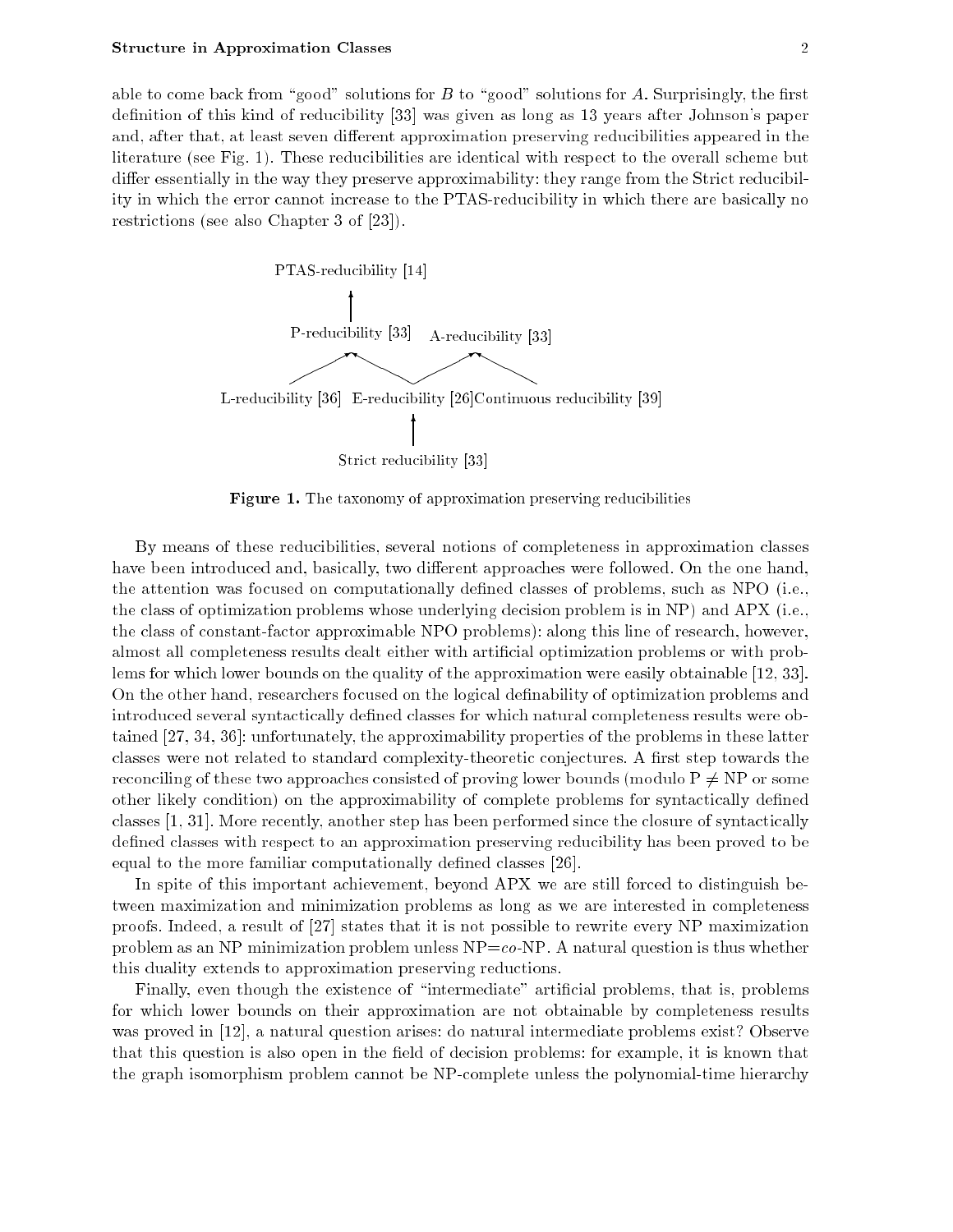collapses [38], but no result has ever been obtained giving evidence that the problem does not belong to P.

The first goal of this paper is to define an approximation preserving reducibility that can be used for as many approximation classes as possible and such that all reductions that have appeared in the literature still hold. In spite of the fact that the L-reducibility has been the most widely used so far, we will give strong evidence that it cannot be used to obtain completeness results in "computationally defined" classes such as  $APX$ , log- $APX$  (that is, the class of problems approximable within a logarithmic factor), and poly-APX (that is, the class of problems approximable within a polynomial factor). Indeed, on the one hand in [14] it has been shown that the L-reducibility is too strict and does not allow to reduce some problems which are known to be easy to approximate to problems which are known to be hard to approximate. On the other hand in this paper we show that it is too weak and is not approximation preserving (unless  $P = NP \cap co-NP$ ). The weakness of the L-reducibility is, essentially, shared by all reducibilities of Fig. 1 but the Strict reducibility and the E-reducibility, while the strictness of the L-reducibility is shared by all of them (unless  $P^{NP} \subseteq P^{NP[O(\log n)]})$  but the PTAS-reducibility. The reducibility we propose is a combination of the E-reducibility and of the PTAS-reducibility and, as far as we know, it is the strictest reducibility that allows to obtain all approximation completeness results that have appeared in the literature, such as, for example, the APX-completeness of Maximum Satisfiability [14, 26] and the poly-APX-completeness of Maximum Clique [26].

The second group of results refers to the existence of natural complete problems for NPO. Indeed, both [33] and [12] provide examples of natural complete problems for the class of minimization and maximization NP problems, respectively. In Sect. 3 we will show the existence of both maximization and minimization NPO-complete natural problems. In particular, we prove that MAXIMUM  $0-1$  Programming and Minimum  $0-1$  Programming are NPO-complete. This result shows that making use of a natural approximation preserving reducibility is enough powerful to encompass the "duality" problem raised in  $[27]$  (indeed, in  $[26]$  it was shown that this duality does not arise in APX, log-APX, poly-APX, and other subclasses of NPO). Moreover, the same result can also be obtained when restricting ourselves to the class NPO PB (i.e., the class of polynomially bounded NPO problems). In particular, we prove that Maximum PB  $0-1$  Programming and Minimum PB  $0-1$  Programming are NPO PB-complete.

The third group of results refers to the existence of natural APX-intermediate problems. In Sect. 4, we will prove that Minimum Bin Packing (and other natural NPO problems) cannot be APX-complete unless the polynomial-time hierarchy collapses. Since it is well-known [32] that this problem belongs to APX and that it does not belong to PTAS (that is, the class of NPO problems with polynomial-time approximation schemes) unless P=NP, our result yields the first example of a natural APX-intermediate problem (under a natural complexitytheoretic conjecture). Roughly speaking, the proof of our result is structured into two main steps. In the first step, we show that if MINIMUM BIN PACKING were APX-complete then the problem of answering any set of k non-adaptive queries to an NP-complete problem could be reduced to the problem of approximating an instance of MINIMUM BIN PACKING within a ratio depending on  $k$ . In the second step, we show that the problem of approximating an instance of Minimum Bin Packing within a given performance ratio can be solved in polynomial-time by means of a constant number of non-adaptive queries to an NP-complete problem. These two steps will imply the collapse of the query hierarchy which in turn implies the collapse of the polynomial-time hierarchy. As a side effect of our proof, we will show that if a problem is APX-complete, then it does not admit an asymptotic approximation scheme.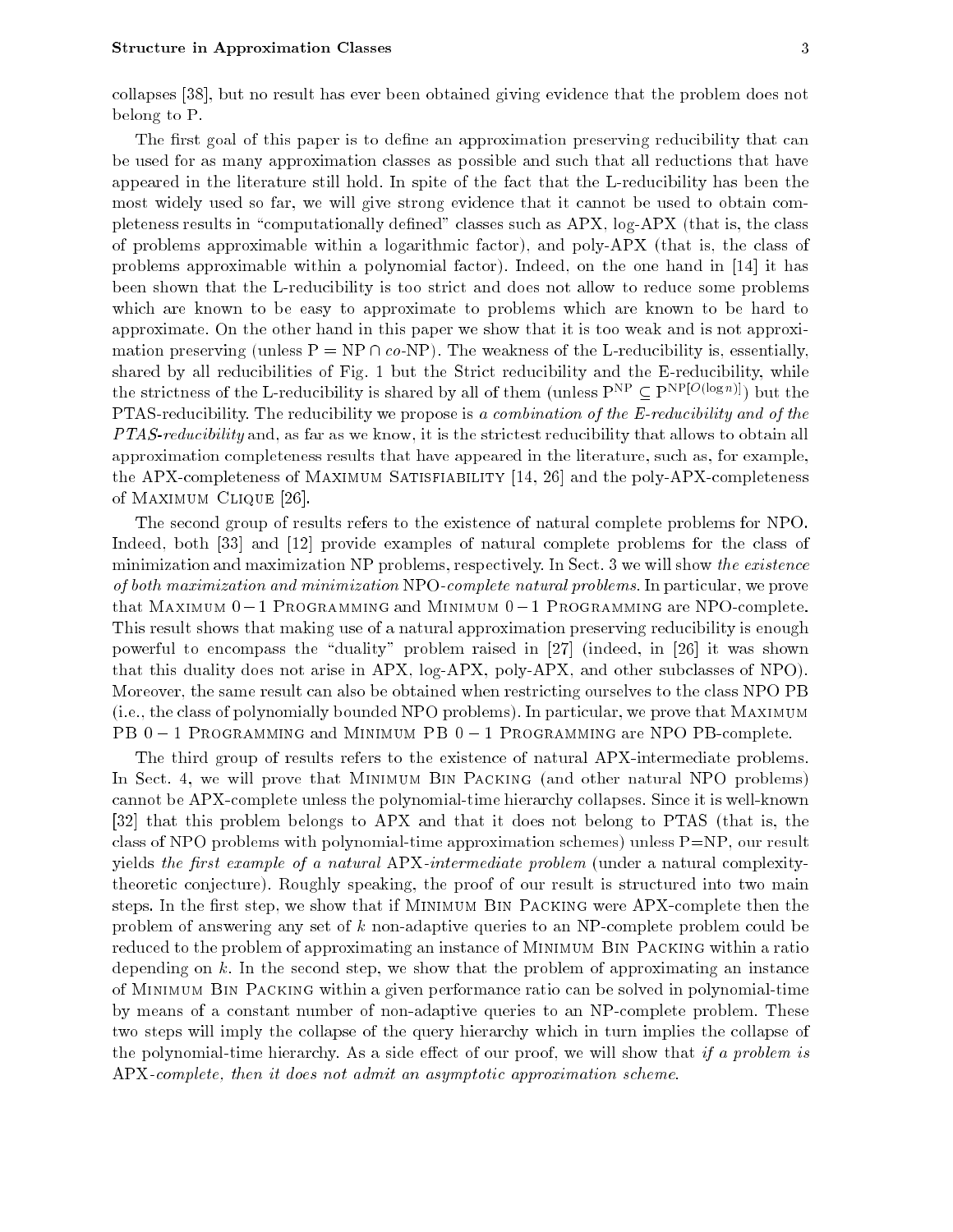The previous results are consequences of new connections between the approximability properties and the query complexity of NP-hard optimization problems. In several recent papers the notion of query complexity (that is, the number of queries to an NP oracle needed to solve a given problem) has been shown to be a very useful tool for understanding the complexity of approximation problems. In [7, 9] upper and lower bounds have been proved on the number of queries needed to approximate certain optimization problems (such as Maximum Satisfiability and Maximum Clique): these results deal with the complexity of approximating the value of the optimum solution and not with the complexity of computing approximate solutions. In this paper, instead, the complexity of \constructive" approximation will be addressed by considering the languages that can be recognized by polynomial-time machines which have a function oracle that solves the approximation problem. In particular, after proving the existence of natural APX-intermediate problems, in Sect. 4.1 we will be able to solve an open question of  $[7]$  proving that finding the vertices of the largest clique is more difficult than merely finding the vertices of a 2-approximate clique unless the polynomial-time hierarchy collapses.

The results of [7, 9] show that the query complexity is a good measure to study approximability properties of optimization problems. The last group of our results show that completeness in approximation classes implies lower bounds on the query complexity. Indeed, in Sect. 5 we show that the two approaches are basically equivalent by giving sufficient and necessary conditions for approximation completeness in terms of query-complexity hardness and combinatorial properties. The importance of these results is twofold: they give new insights into the structure of complete problems for approximation classes and they reconcile the approach based on standard computation models with the approach based on the computation model for approximation proposed in  $[8]$ . As a final observation, our results can be seen as extensions of a result of  $[26]$  in which general sufficient (but not necessary) conditions for APX-completeness are proved.

## 1.1. Preliminaries

We assume the reader to be familiar with the basic concepts of computational complexity theory. For the denitions of most of the complexity classes used in the paper we refer the reader to one of the books on the subject (see, for example, [2, 5, 16, 35]).

We now give some standard definitions in the field of optimization and approximation theory.

**Definition 1.** An NP optimization problem A is a fourtuple  $(I, sol, m, type)$  such that

- 1. I is the set of the instances of A and it is recognizable in polynomial time.
- 2. Given an instance x of I, sol(x) denotes the set of feasible solutions of x. These solutions are short, that is, a polynomial p exists such that, for any  $y \in sol(x)$ ,  $|y| \leq p(|x|)$ . Moreover, for any x and for any y with  $|y| \leq p(|x|)$ , it is decidable in polynomial time whether  $y \in sol(x)$ .
- 3. Given an instance x and a feasible solution y of x,  $m(x, y)$  denotes the positive integer measure of y (often also called the value of y). The function  $m$  is computable in polynomial time and is also called the objective function.
- 4.  $type \in \{max, min\}$ .

The goal of an NP optimization problem with respect to an instance x is to find an *optimum* solution, that is, a feasible solution y such that  $m(x, y) = \iota y p e_{\{m(x, y)\}}$   $\colon y \in so(\{x\})$ . In the following opt will denote the function mapping an instance  $x$  to the measure of an optimum solution.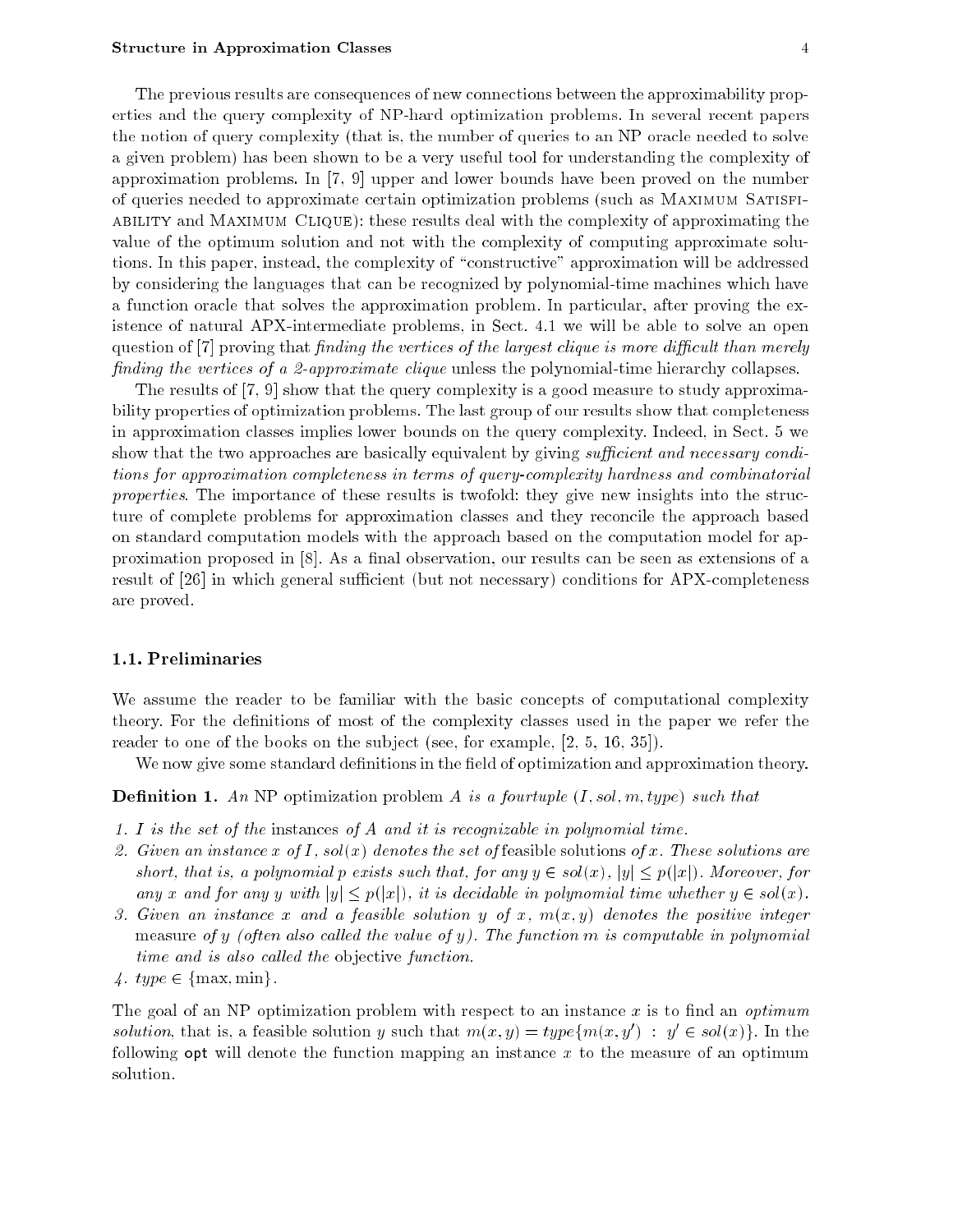#### Structure in Approximation Classes 5 and 3 and 3 and 3 and 3 and 3 and 3 and 3 and 3 and 3 and 3 and 3 and 3 and 3 and 3 and 3 and 3 and 3 and 3 and 3 and 3 and 3 and 3 and 3 and 3 and 3 and 3 and 3 and 3 and 3 and 3 and 3

An NPO problem is said to be *polynomially bounded* if a polynomial  $q$  exists such that, for any instance x and for any solution y of x,  $m(x, y) \leq q(|x|)$ . The class NPO PB is the set of all polynomially bounded NPO problems. Max PB is the set of all maximization problems in NPO PB and Min PB is the set of all minimization problems in NPO PB.

**Definition 2.** Let A be an NPO problem. Given an instance x and a feasible solution y of x, we define the performance ratio of y with respect to x as

$$
R(x,y)=\max\left\{\frac{m(x,y)}{\textsf{opt}(x)},\frac{\textsf{opt}(x)}{m(x,y)}\right\}
$$

and the relative error of y with respect to  $x$  as

$$
E(x, y) = \frac{|\text{opt}(x) - m(x, y)|}{\text{opt}(x)}.
$$

The performance ratio (respectively, relative error) is always a number greater than or equal to 1 (respectively, 0) and is as close to 1 (respectively, 0) as the value of the feasible solution is close to the optimum value. It is easy to see that, for any instance  $x$  and for any feasible solution  $y$  of  $x$ ,

$$
E(x, y) \le R(x, y) - 1.
$$

**Definition 3.** Let A be an NPO problem and let T be an algorithm that, for any instance x of A such that  $sol(x) \neq \emptyset$ , returns a feasible solution  $T(x)$  in polynomial time. Given an arbitrary function  $r : N \to [1,\infty)$ , we say that T is an  $r(n)$ -approximate algorithm for A if the performance ratio of the feasible solution  $T(x)$  with respect to x verifies the following inequality:

$$
R(x, T(x)) \le r(|x|).
$$

**Definition 4.** Given a class of functions  $F$ , an NPO problem A belongs to the class  $F$ -APX if an  $r(n)$ -approximate algorithm T for A exists, for some function  $r \in F$ .

In particular,  $APX$ , log-APX, poly-APX, and exp-APX will denote the classes  $F$ -APX with F equal to the set  $O(1)$ , to the set  $O(\log n)$ , to the set  $O(n^{O(1)})$ , and to the set  $O(2^{n^{O(1)}})$ , respectively. One could object that there is no difference between NPO and exp-APX since the polynomial bound on the computation time of the objective function implies that any NPO problem is  $h2^{n^k}$ -approximable for some h and k. This is not true, since NPO problems exist for which it is even hard to find a feasible solution. We will see examples of such problems in Sect. 3 (e.g. MAXIMUM WEIGHTED SATISFIABILITY).

**Definition 5.** An NPO problem A belongs to the class PTAS if an algorithm  $T$  exists such that, for any fixed rational  $r > 1$ ,  $T(\cdot, r)$  is an r-approximate algorithm for A.

Clearly, the following inclusions hold:

PTAS 
$$
\subseteq
$$
 APX  $\subseteq$  log-APX  $\subseteq$  poly-APX  $\subseteq$  exp-APX  $\subseteq$  NPO.

It is also easy to see that these inclusions are strict if and only if  $P \neq NP$ .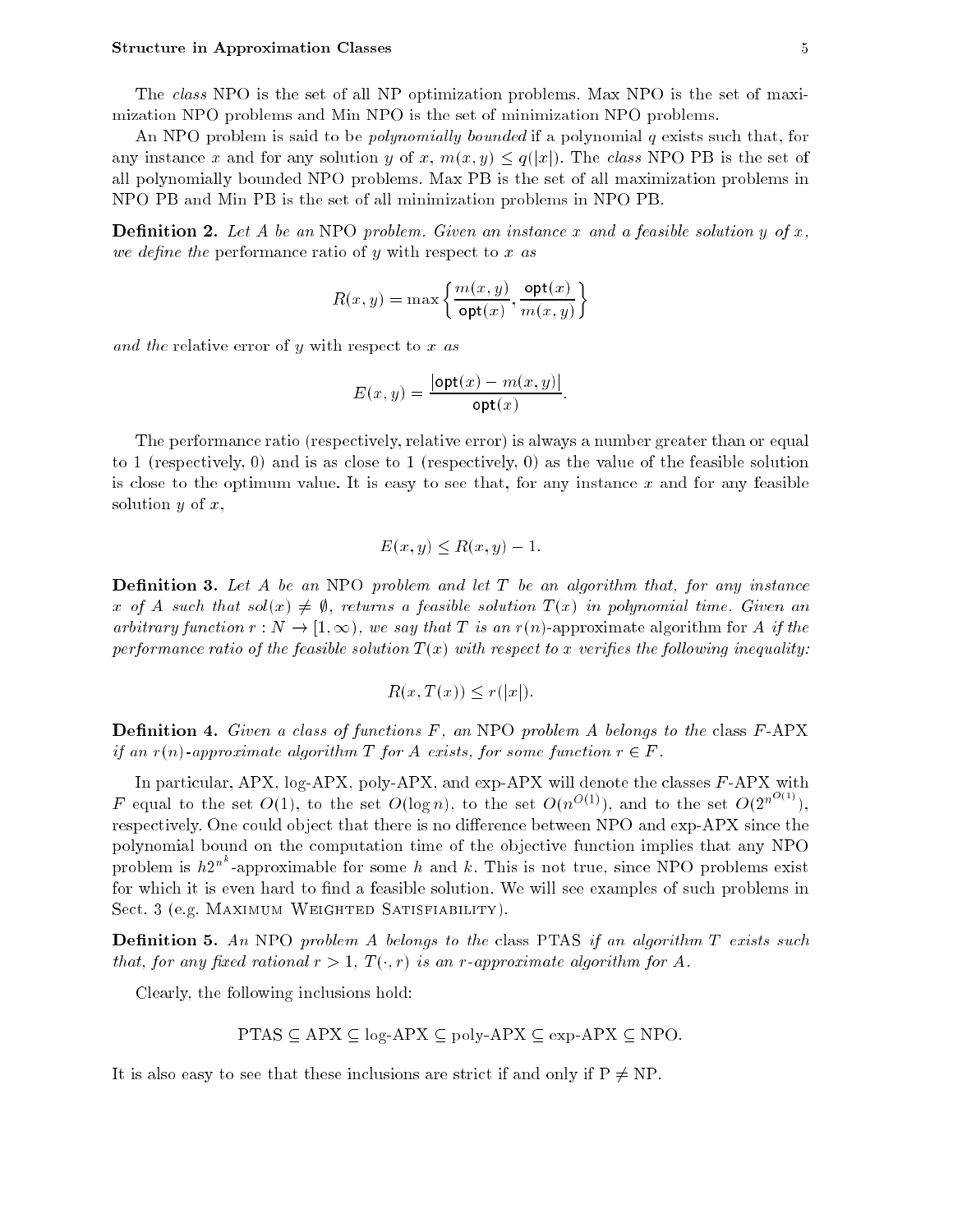## 1.2. A list of NPO problems

We here define the NP optimization problems that will be used in the paper. For a much larger list of NPO problems we refer to [11].

Maximum Clique

INSTANCE: Graph  $G = (V, E)$ . SOLUTION: A chque in G, i.e. a subset  $V_0 \subseteq V_0$  such that every two vertices in  $V_0$  are joined by an edge in  $E$ .

 $MEBSURE$ : Cardinality of the clique, i.e.,  $|V|$ .

MAXIMUM WEIGHTED SATISFIABILITY and MINIMUM WEIGHTED SATISFIABILITY

INSTANCE: Set of variables X, boolean quantifier-free first-order formula  $\phi$  over the variables in X, and a weight function  $w: X \to N$ .

SOLUTION: Truth assignment that satisfies  $\phi$ .

Measure: The sum of the weights of the true variables.

MAXIMUM PB  $0 - 1$  Programming and Minimum PB  $0 - 1$  Programming

Instance: Integer m - n-matrix A, integer m-vector b, binary n-vector c.

SOLUTION: A binary *n*-vector x such that  $Ax \geq b$ .

MEASURE:  $1 + \sum c_i x_i$ .

MAXIMUM SATISFIABILITY

INSTANCE: Set of variables X and Boolean CNF formula  $\phi$  over the variables in X. SOLUTION: Truth assignment to the variables in  $X$ . MEASURE: The number of satisfied clauses.

Minimum Bin Packing

INSTANCE: Finite set U of items, and a size  $s(u) \in Q \cap (0, 1]$  for each  $u \in U$ .

SOLUTION: A partition of U into disjoint sets  $U_1, U_2, \ldots, U_m$  such that the sum of the sizes of the items in each  $U_i$  is at most 1.

MEASURE: The number of used bins, i.e., the number  $m$  of disjoint sets.

Minimum Ordered Bin Packing

INSTANCE: Finite set U of items, a size  $s(u) \in Q \cap (0, 1]$  for each  $u \in U$ , and a partial order  $\preceq$ on  $U$ .

SOLUTION: A partition of U into disjoint sets  $U_1, U_2, \ldots, U_m$  such that the sum of the sizes of the items in each  $U_i$  is at most 1 and if  $u \in U_i$  and  $u_1 \in U_j$  with  $u \supset u$ , then  $i \leq j$ .

MEASURE: The number of used bins, i.e., the number  $m$  of disjoint sets.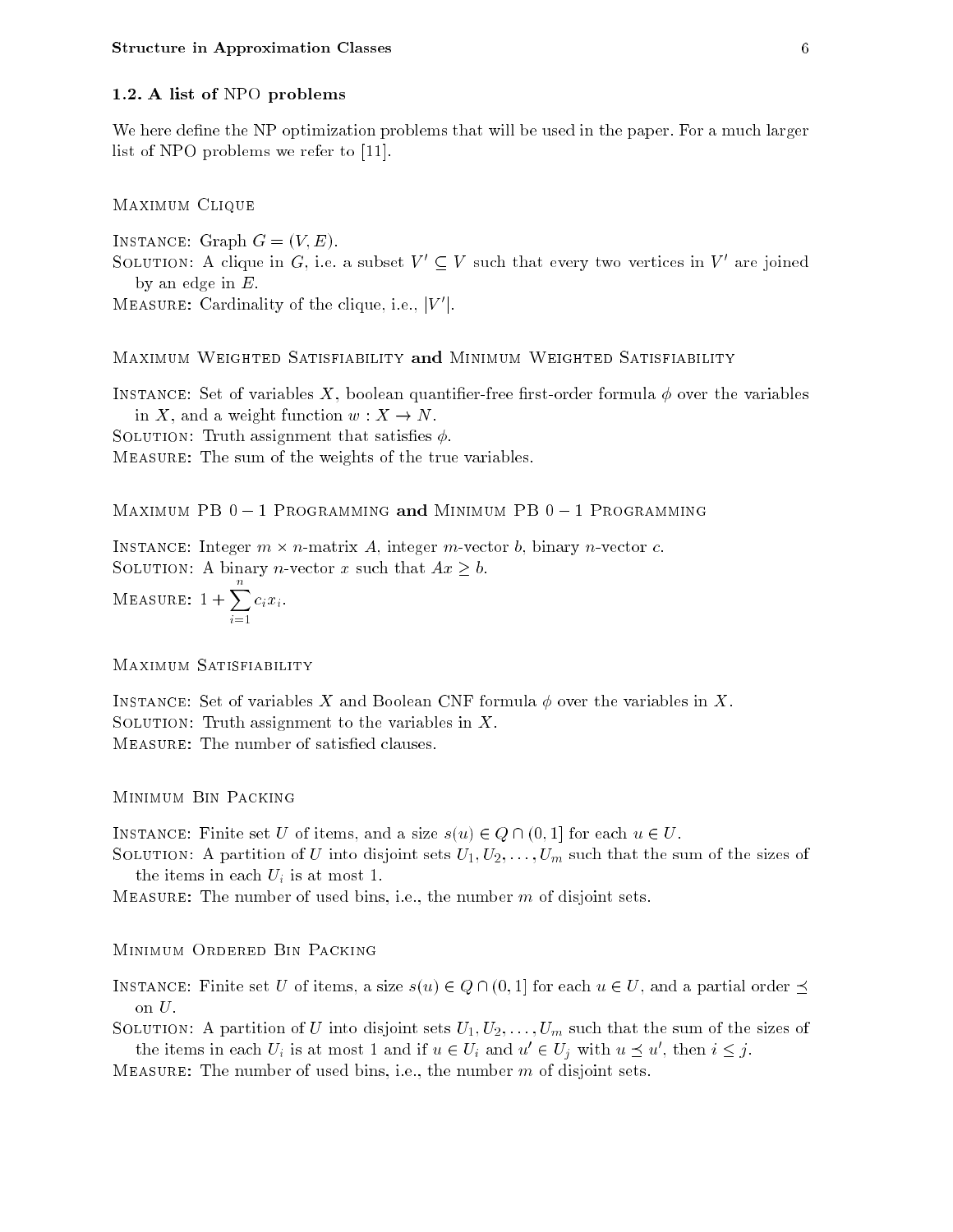Minimum Degree Spanning Tree

INSTANCE: Graph  $G = (V, E)$ . SOLUTION: A spanning tree for  $G$ . Measure: The maximum degree of the spanning tree.

Minimum Edge Coloring

INSTANCE: Graph  $G = (V, E)$ .

SOLUTION: A coloring of E, i.e., a partition of E into disjoint sets  $E_1, E_2, \ldots, E_k$  such that, for  $1 \leq i \leq k$ , no two edges in  $E_i$  share a common endpoint in G.

MEASURE: Cardinality of the coloring, i.e., the number  $k$  of disjoint sets.

## 2. A new approximation preserving reducibility

The goal of this section is to define a new approximation preserving reducibility that can be used for as many approximation classes as possible and such that all reductions that have appeared in the literature still hold. We will justify the definition of this new reducibility by emphasizing the disadvantages of previously known ones. In the following, we will assume that, for any reducibility, an instance  $x$  such that  $sol(x)\neq y$  is mapped into an instance  $x$  -such that  $sou(x) \neq y$ .

## 2.1. The L-reducibility

The first reducibility we shall consider is the L-reducibility (for *linear* reducibility) [36] which is often most practical to use in order to show that a problem is at least as hard to approximate as another.

**Definition 6.** Let A and B be two NPO problems. A is said to be L-reducible to B, in symbols  $A \leq_L B$ , if two functions f and g and two positive constants  $\alpha$  and  $\beta$  exist such that:

- 1. For any  $x \in I_A$ ,  $f(x) \in I_B$  is computable in polynomial time.
- 2. For any  $x \in I_A$  and for any  $y \in sol_B(f(x))$ ,  $g(x, y) \in sol_A(x)$  is computable in polynomial time.
- 3. For any  $x \in I_A$ ,  $\mathsf{opt}_B (f(x)) \leq \alpha \mathsf{opt}_A(x)$ .
- 4. For any  $x \in I_A$  and for any  $y \in sol_B(f(x)),$

$$
|\textsf{opt}_A(x) - m_A(x, g(x, y))| \leq \beta |\textsf{opt}_B(f(x)) - m_B(f(x), y)|
$$

The fourtuple  $(f, g, \alpha, \beta)$  is said to be an L-reduction from A to B.

Clearly, the L-reducibility preserves membership in PTAS. Indeed, if  $(f, q, \alpha, \beta)$  is an Lreduction from A to B then, for any  $x \in I_A$  and for any  $y \in sol_B(f(x))$ , we have that

$$
E_A(x, g(x, y)) \le \alpha \beta E_B(f(x), y),
$$

so that if  $B \in \text{PTAS}$  then  $A \in \text{PTAS}$  [36]. The above inequality also implies that if A is a minimization problem and an r-approximate algorithm for B exists, then a  $(1 + \alpha\beta(r - 1))$ approximate algorithm for A exists. In other words, L-reductions from minimization problems to optimization problems preserve membership in APX. The next result gives a strong evidence that, in general, this is not true whenever the starting problem is a maximization one.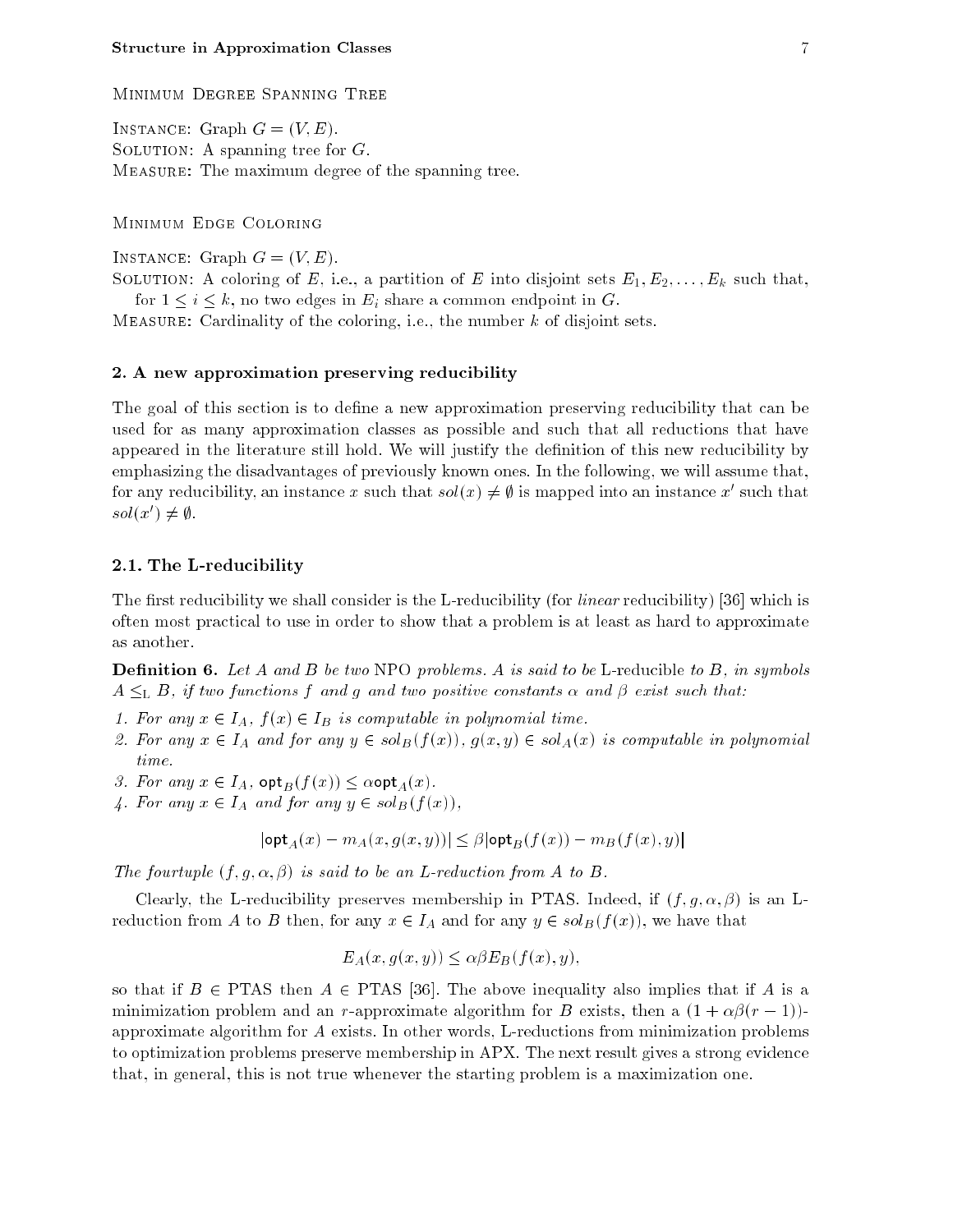**Theorem 1.** The following statements are equivalent:

- 1. Two problems  $A \in \text{Max}$  NPO and  $B \in \text{Min}$  NPO exist such that  $A \notin \text{APX}$ ,  $B \in \text{APX}$ , and  $A \leq_{\text{L}} B$ .
- 2. Two Max NPO problems A and B exist such that  $A \notin \text{APX}$ ,  $B \in \text{APX}$ , and  $A \leq_L B$ .
- 3. A polynomial-time recognizable set of satisfiable Boolean formulas exists for which no polynomial-time algorithm can compute a satisfying assignment for each of them.

*Proof.* (1)  $\Rightarrow$  (2). In this case, it suffices to L-reduce B to a maximization problem C in APX [26].

 $(2) \Rightarrow (3)$ . Assume that for any polynomial-time recognizable set of satisfiable Boolean formulas there is a polynomial-time algorithm computing a satisfying assignment for each formula in the set. Suppose that  $(f, g, \alpha, \beta)$  is an L-reduction from a maximization problem A to a maximization problem B and that B is r-approximable for some  $r > 1$ . Let x be an instance of A and let y be a solution of  $f(x)$  such that  $\mathsf{opt}_B(f(x))/m_B(f(x), y) \leq r$ . For the sake of convenience, let  $\mathsf{opt}_A = \mathsf{opt}_A(x), m_A = m_A(x, g(x, y))$ ,  $\mathsf{opt}_B = \mathsf{opt}_B(f(x))$ , and  $m_B =$  $m_B(f(x), y)$ . Let also  $m_x = \max\{m_A, m_B/\alpha\}$ . Since  $m_A \leq \mathsf{opt}_A$  and  $m_B/\alpha \leq \mathsf{opt}_B/\alpha \leq \mathsf{opt}_A$ , we have that  $m_x \leq \mathsf{opt}_A$ . We now show that  $\mathsf{opt}_A/m_x \leq 1 + \alpha\beta(r - 1)$ , that is,  $m_x$  is a non-constructive approximation of  $\mathsf{opt}_{A}$ . Let  $\gamma = \frac{1}{1 + \alpha \beta(r-1)}$ . There are two cases.

1.  $\text{opt}_B \le \gamma \text{opt}_A$ . By the definition of the L-reducibility,  $\text{opt}_A - m_A \le \beta(\text{opt}_B - m_B)$ . Since  $\mathsf{opt}_B \leq \gamma \mathsf{opt}_A$  and  $\mathsf{opt}_B/m_B \leq r$ , we have that

$$
\frac{\mathsf{opt}_A - m_A}{\mathsf{opt}_A} \leq \gamma \beta \frac{\mathsf{opt}_B - m_B}{\mathsf{opt}_B} \leq \gamma \beta (1 - 1/r).
$$

Hence,

$$
\frac{\mathrm{opt}_A}{m_x} \leq \frac{\mathrm{opt}_A}{m_A} \leq \frac{1}{1-\gamma\beta\frac{r-1}{r}} = 1+\alpha\beta(r-1)
$$

where the last equality is due to the definition of  $\gamma$ . 2.  ${\sf opt}_B > \gamma {\sf opt}_A$ . It holds that

$$
\frac{\mathsf{opt}_A}{m_x} \leq \frac{\mathsf{opt}_A}{m_B/\alpha}
$$
\n
$$
\leq \frac{\alpha(\mathsf{opt}_B/\gamma)}{m_B} \text{ (since } \mathsf{opt}_A < \mathsf{opt}_B/\gamma\text{)}
$$
\n
$$
\leq \frac{\alpha(\mathsf{opt}_B/\gamma)}{(\mathsf{opt}_B/r)} \text{ (since } m_B \geq \mathsf{opt}_B/r\text{)}
$$
\n
$$
= \frac{\alpha r}{\gamma}
$$
\n
$$
= 1 + \alpha \beta(r - 1).
$$

Let us now consider the following non-deterministic polynomial-time algorithm.

begin {input:  $x \in I_A$ }

compute  $m_x$  by using the r-approximate algorithm for B and the L-reduction from A to B; guess  $y \in sol_A(x)$ ;

if  $m_A(x,y) \geq m_x$  then accept else reject; end;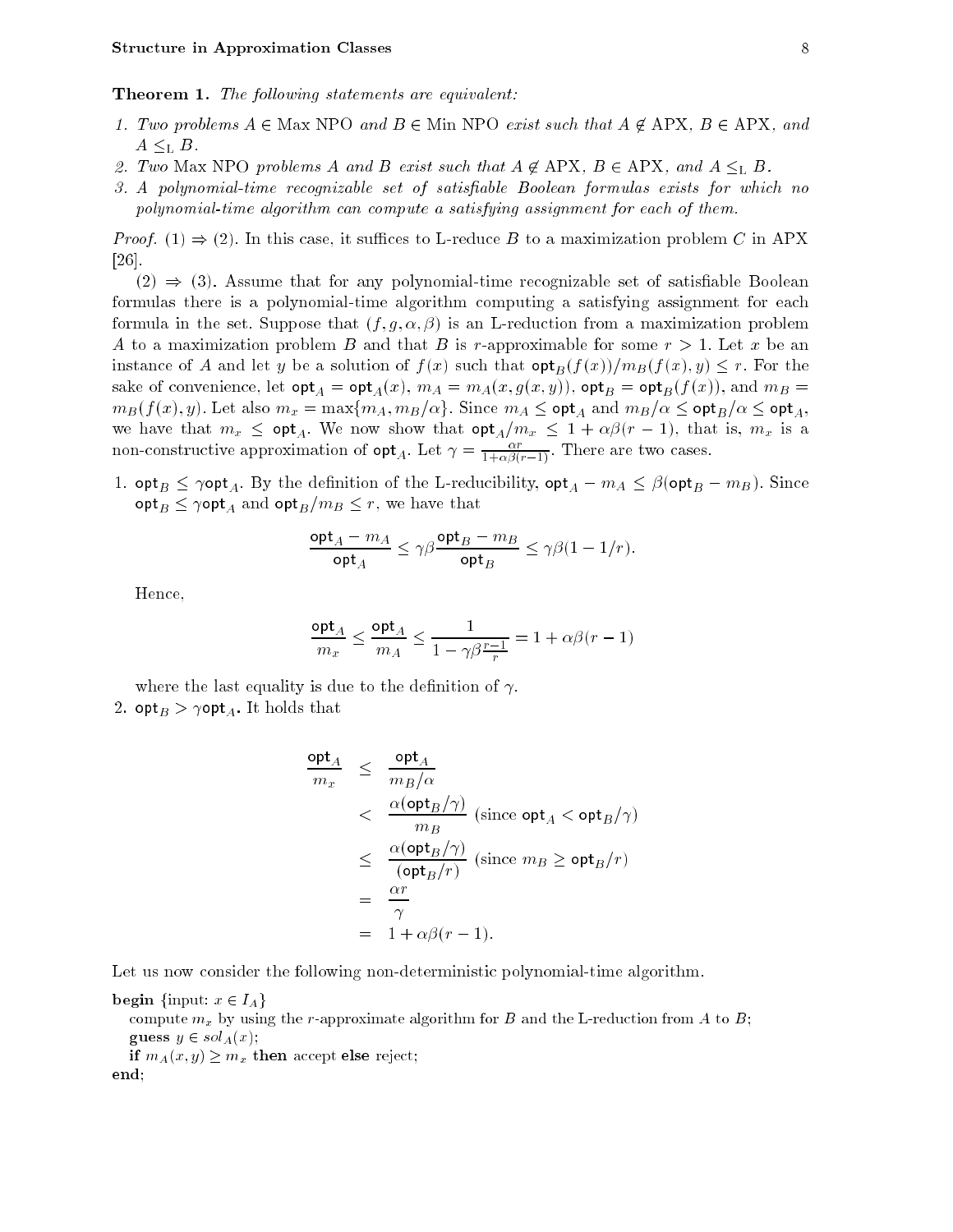By applying Cook's reduction [10] to the above algorithm, it easily follows that, for any  $x \in I_A$ , a satisfiable Boolean formula  $\phi_x$  can be constructed in polynomial time in the length of x so that any satisfying assignment for  $\phi_x$  encodes a solution of x whose measure is at least  $m_x$ . Moreover, the set  $\{\phi_x : x \in I_A\}$  is recognizable in polynomial time. By assumption, it is then possible to compute in polynomial time a satisfying assignment for  $\phi_x$  and thus an approximate solution for x.

 $(3) \Rightarrow (1)$ . Assume that a polynomial-time recognizable set S of satisfiable Boolean formulas exists for which no polynomial-time algorithm can compute a satisfying assignment for each of them. Consider the following two NPO problems  $A = (I_A, sol_A, m_A, \text{max})$  and  $B = (I_B, sol_B, m_B, \text{min})$  where  $I_A = I_B = S$ ,  $sol_A(x) = sol_B(x) = \{y : y \text{ is a truth assignment}\}$ to the variables of  $x$ ,

$$
m_A(x, y) = \begin{cases} |x| & \text{if } y \text{ is a satisfying assignment for } x, \\ 1 & \text{otherwise,} \end{cases}
$$

and

$$
m_B(x, y) = \begin{cases} |x| & \text{if } y \text{ is a satisfying assignment for } x, \\ 2|x| & \text{otherwise.} \end{cases}
$$

Clearly, problem B is in APX, while if A is in APX then there is a polynomial-time algorithm that computes a satisfying assignment for each formula in S, contradicting the assumption. Moreover, it is easy to see that A L-reduces to B via  $f \equiv \lambda x.x, g \equiv \lambda x\lambda y.y, \alpha = 1$ , and  $=$  1. utilization of the 1. utilization of the 1. utilization of the 1. utilization of the 1. utilization of the 1. utilization of the 1. utilization of the 1. utilization of the 1. utilization of the 1. utilization of t

Observe that in [30] it is shown that the third statement of the above theorem holds if and only if the  $\gamma$ -reducibility is different from the many-one reducibility. Moreover, in [19] it is shown that the latter hypothesis is somewhat intermediate between  $P \neq NP \cap co-NP$ and  $P \neq NP$ . In other words, there is strong evidence that, even though the L-reducibility is suitable for proving completeness results within classes contained in APX (such as Max SNP [36]), this reducibility cannot be used to define the notion of completeness for classes beyond APX. Moreover, it cannot be blindly used to obtain positive results, that is, to prove the existence of approximation algorithms via reductions. Finally, it is possible to L-reduce the maximization problem  $B$  defined in the last part of the proof of the previous theorem to Maximum 3-Satisfiability: this implies that the closure of Max SNP with respect to the L-reducibility is not included in APX, contrary to what is commonly believed (e.g. see [35], page 314).

## 2.2. The E-reducibility

The drawbacks of the L-reducibility are mainly due to the fact that the relation between the performance ratios is set by two separate linear constraints on both the optimum values and the absolute errors. The E-reducibility (for error reducibility) [26], instead, imposes a linear relation directly between the performance ratios.

**Definition 7.** Let A and B be two NPO problems. A is said to be E-reducible to B, in symbols  $A \leq_{\text{E}} B$ , if two functions f and g and a positive constant  $\alpha$  exist such that:

1. For any  $x \in I_A$ ,  $f(x) \in I_B$  is computable in polynomial time.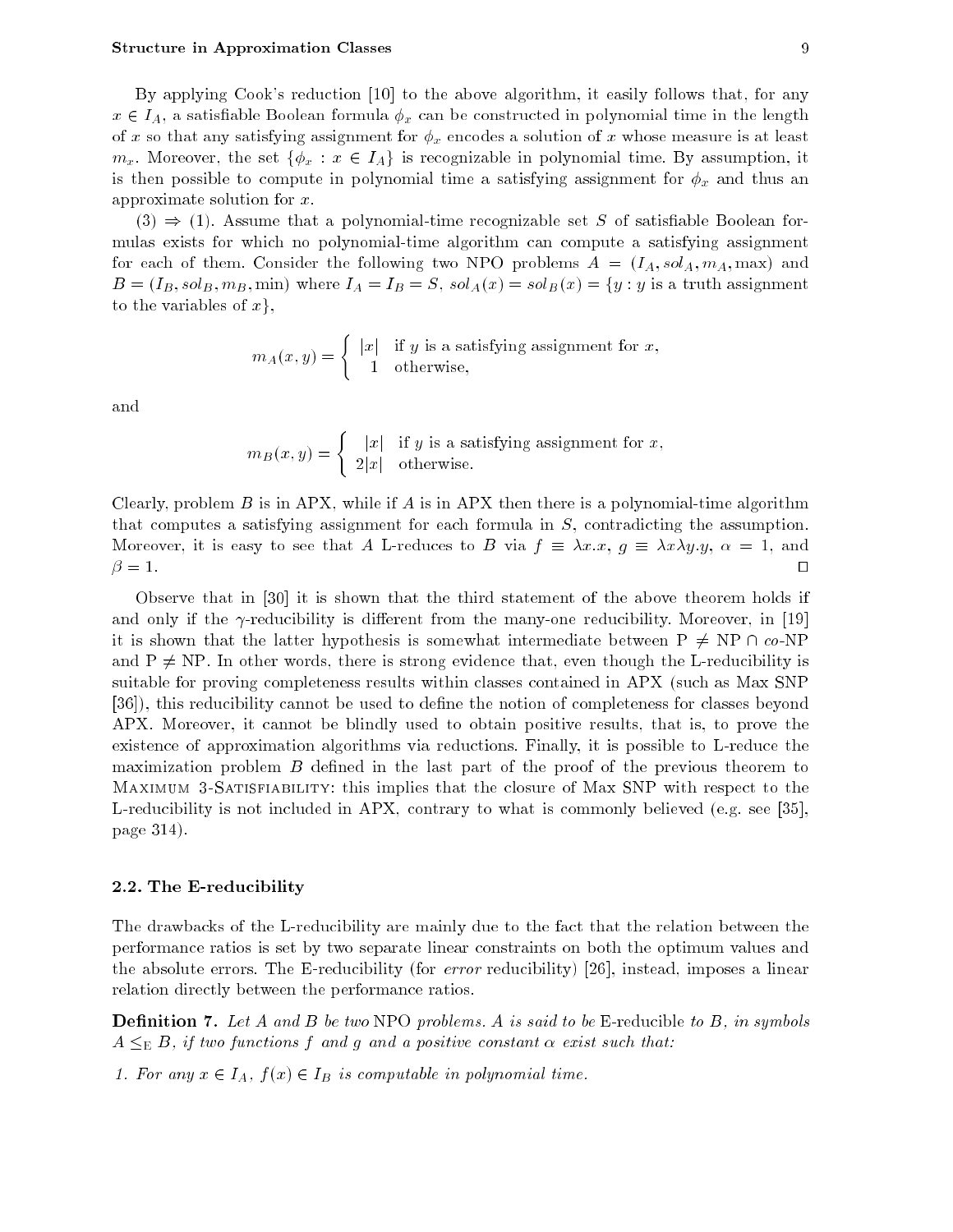- 2. For any  $x \in I_A$  and for any  $y \in sol_B(f(x))$ ,  $g(x, y) \in sol_A(x)$  is computable in polynomial time.
- 3. For any  $x \in I_A$  and for any  $y \in sol_B(f(x)),$

$$
R_A(x, g(x, y)) \le 1 + \alpha(R_B(f(x), y) - 1).
$$

The triple  $(f, q, \alpha)$  is said to be an E-reduction from A to B.

Observe that, for any function r, an E-reduction maps  $r(n)$ -approximate solutions into  $(1+\alpha)(r(n))-1$ ))-approximate solutions where h is a constant depending only on the reduction. Hence, the E-reducibility not only preserves membership in PTAS but also membership in exp-APX, poly-APX, log-APX, and APX. As a consequence of this observation and of the results of the previous section, we have that NPO problems should exist which are L-reducible to each other but not E-reducible. However, the following result shows that within the class APX the E-reducibility is just a generalization of the L-reducibility.

**Proposition 1.** For any two NPO problems A and B, if  $A \leq_L B$  and  $A \in APX$ , then  $A \leq_E B$ .

*Proof.* Let T be an r-approximate algorithm for A with r constant and let  $(f_L, g_L, \alpha_L, \beta_L)$  be an L-reduction from A to B. Then, for any  $x \in I_A$  and for any  $y \in sol_B(f_L(x))$ ,  $E_A(x, g_L(x, y)) \le$  $\alpha_L \beta_L E_B(f_L(x), y)$ . If A is a minimization problem then, for any  $x \in I_A$  and for any  $y \in I_A$  $sol_B(f_L(x)),$ 

$$
R_A(x, g_L(x, y)) = 1 + E_A(x, g_L(x, y))
$$
  
\n
$$
\leq 1 + \alpha_L \beta_L E_B(f_L(x), y)
$$
  
\n
$$
\leq 1 + \alpha_L \beta_L (R_B(f_L(x), y) - 1),
$$

and thus  $(f_L, g_L, \alpha_L, \beta_L)$  is an E-reduction from A to B. Otherwise (that is, A is a maximization problem) we distinguish the following two cases.

1.  $E_B(J_L(x), y) \leq \frac{1}{2\alpha_L \beta_L}$  in this case we have that

$$
R_A(x, g_L(x, y)) - 1 = \frac{E_A(x, g_L(x, y))}{1 - E_A(x, g_L(x, y))}
$$
  
\n
$$
\leq \frac{\alpha_L \beta_L E_B(f_L(x), y)}{1 - \alpha_L \beta_L E_B(f_L(x), y)}
$$
  
\n
$$
\leq 2\alpha_L \beta_L (R_B(f_L(x), y) - 1).
$$

2.  $E_B(f_L(x), y) > \frac{1}{2\alpha_L \beta_L}$ : in this case we have that  $R_B(f_L(x), y) - 1 \ge \frac{1}{2\alpha_L \beta_L}$  so that

$$
R_A(x, T(x)) - 1 \le r - 1 \le 2\alpha_L \beta_L(r - 1)(R_B(f_L(x), y) - 1)
$$

where the first inequality is due to the fact that  $T$  is an r-approximation algorithm for  $A$ . We can thus define a triple  $(f_E, g_E, \alpha_E)$  as follows:

1. For any  $x \in I_A$ ,  $f_E(x) = f_L(x)$ .

2. For any  $x \in I_A$  and for any  $y \in sol_B(f_E(x)),$ 

$$
g_E(x, y) = \begin{cases} g_L(x, y) & \text{if } m_A(x, g_L(x, y)) \ge m_A(x, T(x)), \\ T(x) & \text{otherwise.} \end{cases}
$$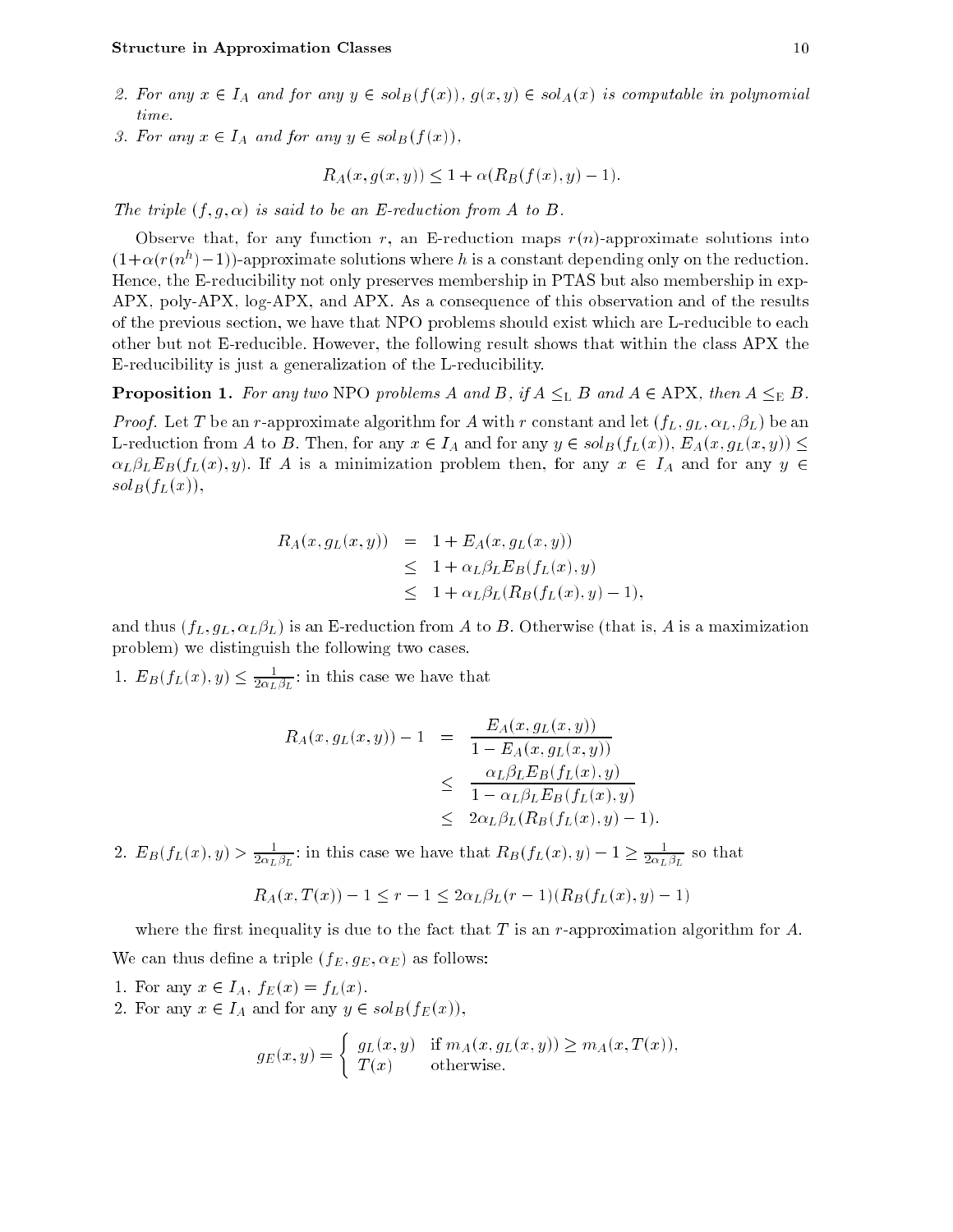3.  $\alpha_E = \max\{2\alpha_L\beta_L, 2\alpha_L\beta_L(r-1)\}.$ 

From the above discussion it follows that  $(f_E, g_E, \alpha_E)$  is an E-reduction from A to B.

Clearly, the converse of the above result does not hold since no problem in  $NPO - NPO$  PB can be L-reduced to a problem in NPO PB while any problem in PO can be E-reduced to any NPO problem. Moreover, in [26] it is shown that MAXIMUM 3-SATISFIABILITY is (NPO PB  $\cap$ APX)-complete with respect to the E-reducibility. This result is not obtainable by means of the L-reducibility: indeed, it is easy to prove that Minimum Bin Packing is not L-reducible to MAXIMUM 3-SATISFIABILITY unless  $P = NP$  (see, for example, [6]).

The E-reducibility is still somewhat too strict. Indeed, in [14] it has been shown that natural PTAS problems exist, such as Maximum Knapsack, which are not E-reducible to polynomially bounded APX problems, such as MAXIMUM 3-SATISFIABILITY (unless a logarithmic number of queries to an NP oracle is as powerful as a polynomial number of queries).

## 2.3. The AP-reducibility

The above mentioned drawback of the E-reducibility is mainly due to the fact that an Ereduction preserves optimum values (see [14]). Indeed, the linear relation between the performance ratios seems to be too restrictive. According to the definition of approximation preserving reducibilities given in [12], we could overcome this problem by expressing this relation by means of an implication. However, this is not sufficient: intuitively, since the function  $g$  does not know which approximation is required, it must still map optimum solutions into optimum solutions. The final step thus consists of letting the functions f and g depend on the performance ratio. This implies that different constraints have to be put on the computation time of f and  $q$ . on the one hand, we still want to preserve membership in PTAS, on the other we want the reduction to be efficient even when poor performance ratios are required. These constraints are formally imposed in the following definition of *approximation preserving* reducibility (which is a restriction of the PTAS-reducibility introduced in [14]).

**Definition 8.** Let A and B be two NPO problems. A is said to be AP-reducible to B, in symbols  $A \leq_{\rm AP} B$ , if two functions f and g and a positive constant  $\alpha$  exist such that:

- 1. For any  $x \in I_A$  and for any  $r > 1$ ,  $f(x, r) \in I_B$  is computable in time  $t_f(|x|, r)$ .
- 2. For any  $x \in I_A$ , for any  $r > 1$ , and for any  $y \in sol_B(f(x,r))$ ,  $g(x,y,r) \in sol_A(x)$  is computable in time  $t_a(|x|, |y|, r)$ .
- 3. For any fixed r, both  $t_f(\cdot, r)$  and  $t_g(\cdot, \cdot, r)$  are bounded by a polynomial.
- 4. For any fixed n, both  $t<sub>f</sub>(n, \cdot)$  and  $t<sub>g</sub>(n, n, \cdot)$  are non-increasing functions.
- 5. For any  $x \in I_A$ , for any  $r > 1$ , and for any  $y \in sol_B(f(x, r))$ ,

$$
R_B(f(x,r),y) \le r \implies R_A(x,g(x,y,r)) \le 1 + \alpha(r-1).
$$

The triple  $(f, g, \alpha)$  is said to be an AP-reduction from A to B.

According to the above definition, functions like  $2^{n}$  (regrams or  $n^{1/2}$  are admissible bounds on the computation time of  $f$  and  $g$ , while this is not true for functions like  $n$  for  $2^n$ .

 $^\circ$  We also let the function  $f$  depend on the performance ratio because this feature will turn out to be useful in order to prove interesting characterizations of complete problems for approximation classes.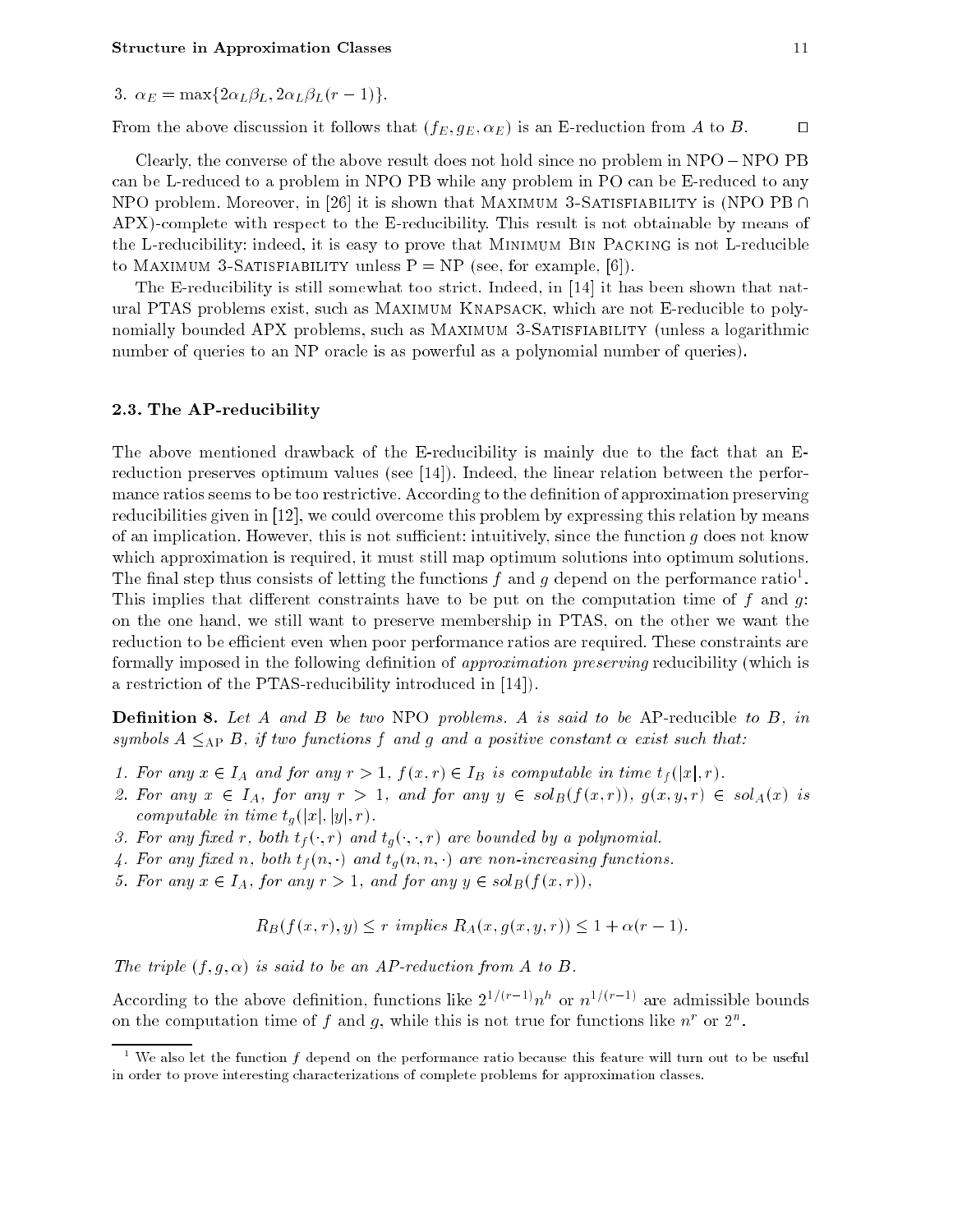As far as we know, this reducibility is the strictest one appearing in the literature that allows to obtain natural APX-completeness results (for instance, the APX-completeness of Maximum SATISFIABILITY [14, 26]).

## 3. NPO-complete problems

We will in this section prove that there are natural problems that are complete for the classes NPO and NPO PB. Previously, completeness results have been obtained just for Max NPO, Min NPO, Max PB, and Min PB [12, 33, 4, 24]. One example of such a result is the following theorem.

**Theorem 2.** MINIMUM WEIGHTED SATISFIABILITY is Min NPO-complete and MAXIMUM WEIGHTED SATISFIABILITY is Max NPO-complete, even if only a subset  $\{v_1, \ldots, v_s\}$  of the variables has nonzero weight  $w(v_i) = z^{\perp}$  and any truth assignment satisfying the instance gives the value true to at least one  $v_i$ .

We will construct AP-reductions from maximization problems to minimization problems and vice versa. Using these reductions we will show that a problem that is Max NPO-complete or Min NPO-complete in fact is complete for the whole of NPO, and that a problem that is Max PB-complete or Min PB-complete is complete for the whole of NPO PB.

**Theorem 3.** MINIMUM WEIGHTED SATISFIABILITY and MAXIMUM WEIGHTED SATISFIABILity are NPO-complete.

Proof. In order to establish the NPO-completeness of MINIMUM WEIGHTED SATISFIABILITY we just have to show that there is an AP-reduction from a Max NPO-complete problem to Minimum Weighted Satisfiability. As the Max NPO-complete problem we will use the restricted version of Maximum Weighted Satisfiability from Theorem 2.

Let x be an instance of MAXIMUM WEIGHTED SATISFIABILITY, i.e. a formula  $\phi$  over variables  $v_1, \ldots, v_s$  with weights  $w(v_i) = z$  — and some variables with weight zero. We will hist give a simple reduction that preserves the approximability within the factor 2, and then adjust it to obtain an AP-reduction.

Let  $f(x)$  be the formula  $\phi \wedge \alpha_1 \wedge \cdots \wedge \alpha_s$  where  $\alpha_i$  is the conjunctive normal form of  $(z_i = (v_1 \wedge \cdots \wedge v_{i-1} \wedge v_i)),$  where  $z_1, \ldots, z_s$  are new variables with weights  $w(z_i) = z^*$  and where all other variables (even the v-variables) have zero weight. If  $y$  is a satisfying assignment of  $f(x)$ , let  $g(x, y)$  be the restriction of the assignment to the variables that occur in  $\phi$ . This assignment clearly satisfies  $\phi$ .

Note that exactly one of the z-variables is true in any satisfying assignment of  $f(x)$ . Indeed, if all z-variables were false, then all v-variables would be false and  $\phi$  would not be satisfied. On the other hand, if both  $z_i$  and  $z_j$  were true with  $j > i$ , then  $v_i$  would be both true and false which is a contradiction. Hence,

$$
m(f(x), y) = 2i \Leftrightarrow zi = 1
$$
  

$$
\Leftrightarrow v_1 = v_2 = \dots = v_{i-1} = 0, v_i = 1
$$
  

$$
\Leftrightarrow 2s-i \le m(x, g(x, y)) < 2 \cdot 2s-i
$$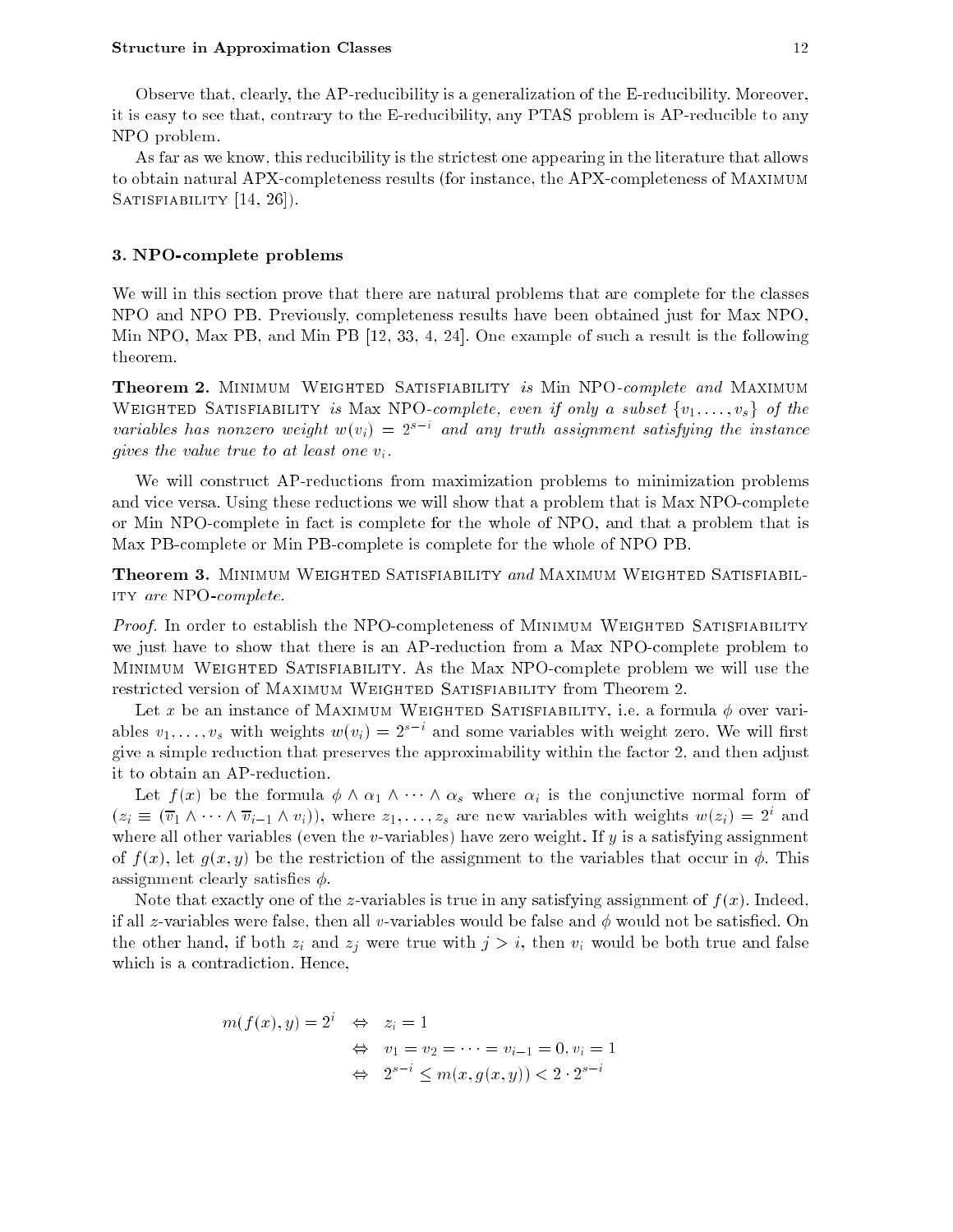$$
\Leftrightarrow \frac{2^s}{m(f(x),y)} \leq m(x,g(x,y)) < 2\frac{2^s}{m(f(x),y)}.
$$

In particular this holds for the optimum solution. Thus the performance ratio for Maximum WEIGHTED SATISFIABILITY is

$$
R(x,g(x,y)) = \frac{\text{opt}(x)}{m(x,g(x,y))} < \frac{2 \frac{2^s}{\text{opt}(f(x))}}{\frac{2^s}{m(f(x),y)}} = 2 \frac{m(f(x),y)}{\text{opt}(f(x))} = 2 R(f(x),y),
$$

which means that the reduction preserves the approximability within 2.

Let us now extend the construction in order to obtain  $\mathbf{A}(x, y(x, y)) \leq (1 + 2\pi) \mathbf{A}(f_k(x), y)$ for every nonnegative integer k. The reduction described above corresponds to  $k = 0$ .

For any  $i \in \{1, ..., s\}$  and for any  $(b_1, ..., b_{k(i)}) \in \{0, 1\}^{k(i)}$  where  $k(i) = \min\{s - i, k\}$ , we  $h_1, h_2, \ldots, h_k(i)$ 

$$
f_k(x) = \phi \land \bigwedge_{\substack{i \in \{1,\dots,s\} \\ (b_1,\dots,b_{k(i)}) \in \{0,1\}^{k(i)}}} \alpha_{i,b_1,\dots,b_{k(i)}},
$$

 $\sum_{i=1}^{n} a_i$ ;  $\sum_{i=1}^{n} b_i$ ; is the conjuctive normal form of

$$
\left(z_{i,b_1,\ldots,b_{k(i)}}\equiv \left(\overline{v}_1\wedge\cdots\wedge\overline{v}_{i-1}\wedge v_i\wedge(v_{i+1}=b_1)\wedge\cdots\wedge(v_{i+k(i)}=b_{k(i)})\right)\right).
$$

Define  $g(x, y)$  as above. Finally, define

$$
w(z_{i,b_1,\dots,b_{k(i)}}) = \left\lceil \frac{K \cdot 2^s}{w(v_i) + \sum_{j=1}^{k(i)} b_j w(v_{i+j})} \right\rceil = \left\lceil \frac{K \cdot 2^i}{1 + \sum_{j=1}^{k(i)} b_j 2^{-j}} \right\rceil
$$

(by choosing K greater than  $2^k$  we can disregard the effect of the ceiling operation in the following computations).

As in the previous reduction exactly one of the z-variables is true in any satisfying assignment of  $f_k(x)$ . If, in a solution y of  $f_k(x)$ ,  $z_{i,b_1,\dots,b_{k(i)}} = 1$ , then we have  $m(f_k(x), y) =$  $\langle \cdots, \delta_1, \ldots, \delta_k(i) \rangle$  and we know that we know that

$$
m(x, g(x, y)) \ge w(v_i) + \sum_{j=1}^{k(i)} b_j w(v_{i+j}) = 2^{s-i} (1 + \sum_{j=1}^{k(i)} b_j 2^{-j}).
$$

On the other hand, if  $k(i) = s - i$  then  $m(x, g(x, y)) = 2^{s-i} (1 + \sum_{i=1}^{n(i)} b_i 2^{-j})$ , otherwise

$$
m(x, g(x, y)) \le w(v_i) + \sum_{j=1}^k b_j w(v_{i+j}) + \sum_{j=k+i+1}^s w(v_j) < 2^{s-i} \left(1 + \sum_{j=1}^k b_j 2^{-j}\right) \left(1 + 2^{-k}\right).
$$

In both cases, we thus get

$$
\frac{K\cdot 2^s}{m(f_k(x),y)}\leq m(x,g(x,y))<\frac{K\cdot 2^s}{m(f_k(x),y)}(1+2^{-k})
$$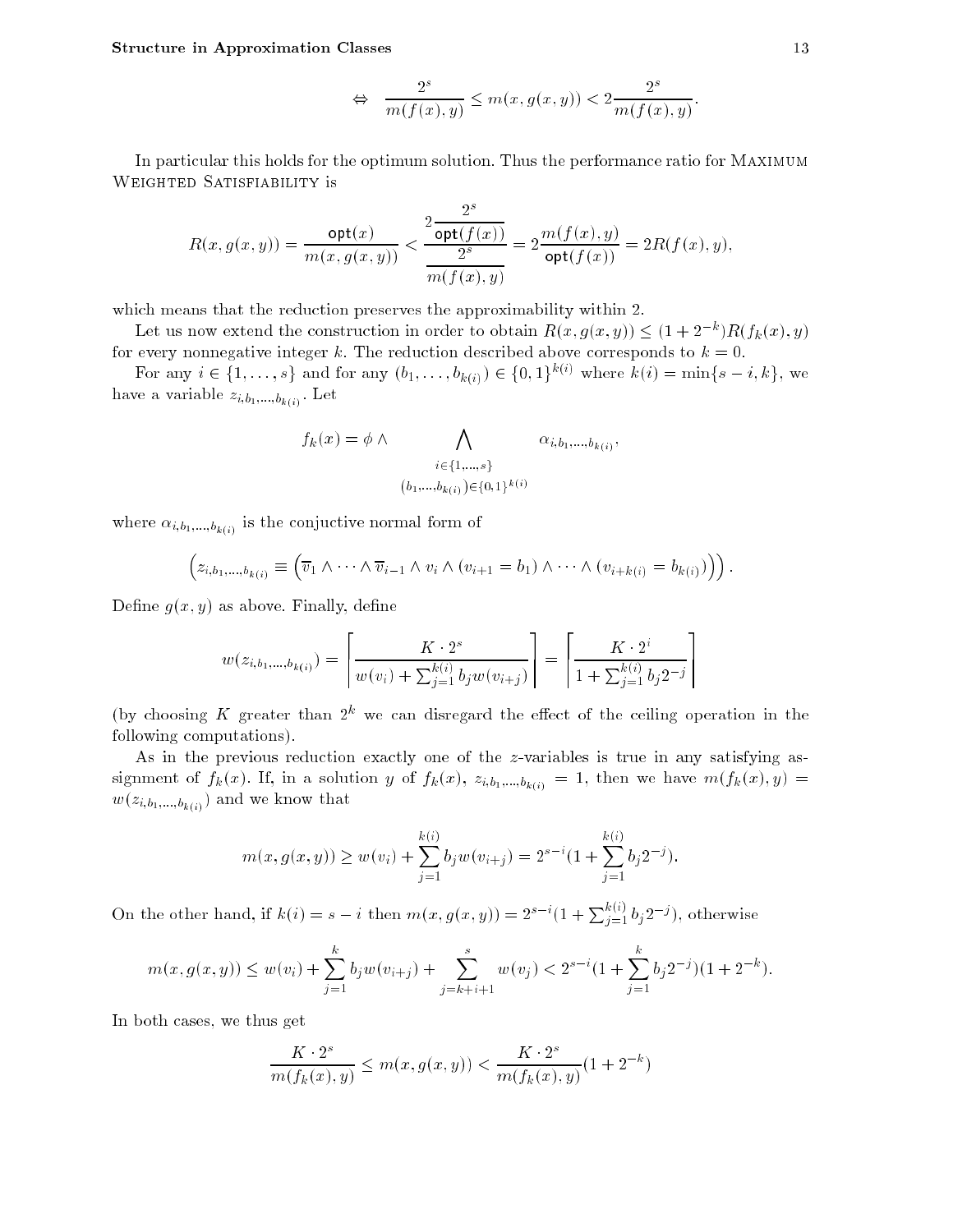and therefore  $R(x, y(x, y)) \leq (1 + 2^{-n})R(f_k(x), y)$ . Given any  $r \geq 1$ , if we choose k such that  $2^{-k} \le (r - 1)/r$ , e.g.  $k = \lceil \log r - \log(r - 1) \rceil$ , then  $R(f_k(x), y) \le r$  implies  $R(x, g(x, y))$  $(1 + 2j)R(f_k(x), y) \leq r + rz \leq r + r - 1 = 1 + 2(r - 1)$ . This is obviously an AP-reduction with  $\alpha = 2$ .

A very similar proof can be used to show that Maximum Weighted Satisfiability is  $NPO-complete.$ 

Corollary 1. Any Min NPO-complete problem is NPO-complete and any Max NPO-complete problem is NPO-complete.

As an application of the above corollary, we have that the MINIMUM  $0 - 1$  PROGRAMMING problem is NPO-complete.

We can also show that there are natural complete problems for the class of polynomially bounded NPO problems.

**Theorem 4.** MAXIMUM PB  $0 - 1$  Programming and Minimum PB  $0 - 1$  Programming are NPO PB-complete.

*Proof.* MAXIMUM PB 0-1 PROGRAMMING is known to be Max PB-complete [4] and MINIMUM PB  $0 - 1$  Programming is known to be Min PB-complete [24]. Thus we just have to show that there are AP-reductions from MINIMUM PB  $0 - 1$  Programming to MAXIMUM PB  $0 - 1$  Programming and from Maximum PB  $0 - 1$  Programming to Minimum PB  $0 - 1$ PROGRAMMING.

Both reductions use exactly the same construction. Given a satisfying variable assignment, we define the *one-variables* to be the variables occurring in the objective function that have the value one. The objective value is the number of one-variables plus 1.

The objective value of a solution is encoded by introducing an order of the one-variables. The order is encoded by a squared number of  $0 - 1$  variables, see Fig. 2. The idea is to invert the objective values, so that a solution without one-variables corresponds to an objective value of  $n$  of the constructed problem, and, in general, a solution with  $p$  one-variables corresponds to an objective value of  $\left\lfloor \frac{n}{p+1} \right\rfloor$ .



**Figure 2.** The idea of the reduction from MINIMUM/MAXIMUM PB  $0-1$  Programming to MAXI-MUM/MINIMUM PB 0–1 Programming. The variable  $x_i^j = 1$  if and only if  $v_i$  is the jth one-variable in the solution. There is at most one 1 in each column and in each row.

The reductions are constructed as follows. Given an instance of MINIMUM PB  $0 - 1$  Programming or Maximum PB 0–1 Programming, i.e. an objective function  $1+\sum_{k=1}^m v_k$  and some inequalities over variables  $V = \{v_1, \ldots, v_m\} \cup U$ , construct  $m^2$  variables  $x_i^*, 1 \leq i, j \leq m$ , and the following inequalities: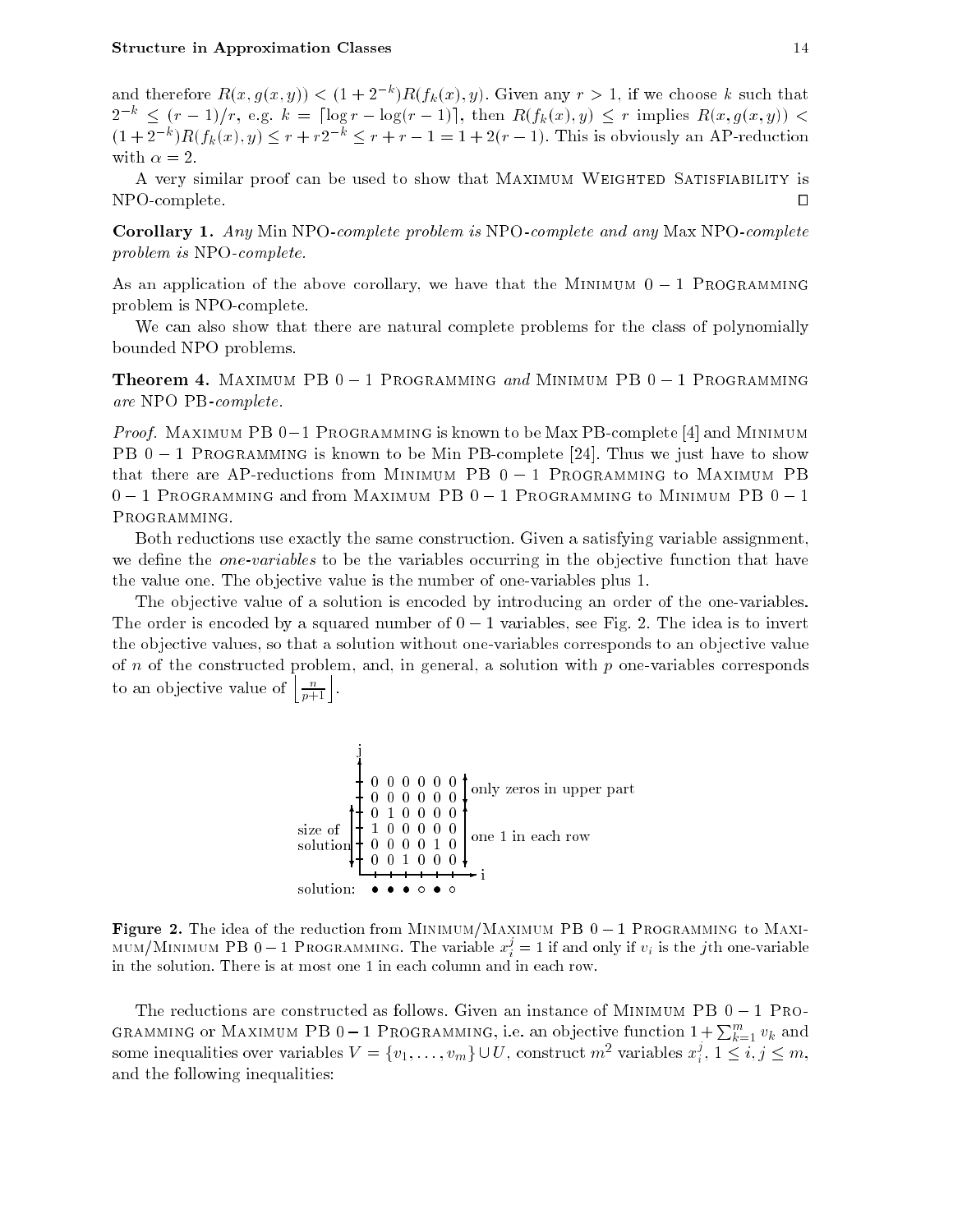$$
\forall i \in [1..m] \qquad \sum_{j=1}^{m} x_i^j \le 1 \qquad \text{(at most one 1 in each column)} \tag{1}
$$

$$
\forall j \in [1..m] \qquad \sum_{i=1}^{m} x_i^j \le 1 \qquad \text{(at most one 1 in each row)} \tag{2}
$$

$$
\forall j \in [1..m-1] \quad \sum_{i=1}^{m} x_i^j - \sum_{i=1}^{m} x_i^{j+1} \ge 0 \quad \text{(only zeros in upper part)} \tag{3}
$$

Besides these inequalities we include all inequalities from the original problem, but we substitute each variable  $v_i$  with the sum  $\sum_{k=1}^m x_i^k$ . The variables in U (that do not occur in the objective function) are left intact.

The objective function is defined as

$$
n - \sum_{p=1}^{m} \left( \left\lfloor \frac{n}{p} \right\rfloor - \left\lfloor \frac{n}{p+1} \right\rfloor \right) \sum_{i=1}^{m} x_i^p. \tag{4}
$$

In order to express the objective function with only binary coefficients we have to introduce  $n$ new variables  $y_1,\ldots,y_n$  where  $y_j=1-\sum_{i=1}^mx_i^p$  for  $\lfloor n/(p+1)\rfloor < j \leq \lfloor n/p\rfloor$  and  $y_j=1$  for  $j \leq \lfloor n/(m + 1) \rfloor$ . The objective function then is  $\sum_{i=1}^{n} y_i$ . One can now verify that a solution of the original problem instance with s one-variables (i.e. with an objective value of  $s + 1$ ) will exactly correspond to a solution of the constructed problem instance with objective value  $n/(s + 1)$  and vice versa.

Suppose that the optimum solution to the original problem instance has  $M$  one-variables, then the performance ratio  $(s + 1)/(M + 1)$  will correspond to the performance ratio

$$
\frac{\left\lfloor \frac{n}{M+1} \right\rfloor}{\left\lfloor \frac{n}{s+1} \right\rfloor} = \frac{s+1}{M+1} \left( 1 \pm \frac{m}{n} \right)
$$

for the constructed problem, where  $\frac{m}{n}$  is the relative error due to the floor operation. By choosing  $n$  large enough the relative error can be made arbitrarily small. Thus it is easy to see that the reduction is an AP-reduction.  $\Box$ 

Corollary 2. Any Min PB-complete problem is NPO PB-complete and any Max PB-complete problem is NPO PB-complete.

### 4. Query complexity and APX-intermediate problems

The existence of APX-intermediate problems (that is, problems in APX which are not APXcomplete) has already been shown in [12] where an articial such problem is obtained by diagonalization techniques similar to those developed to prove the existence of NP-intermediate problems [29]. In this section, we prove that "natural" APX-intermediate problems exist: for instance, we will show that Minimum Bin Packing is APX-intermediate. In order to prove this result, we will establish new connections between the approximability properties and the query complexity of NP-hard optimization problems. To this aim, let us first recall the following definition.

**Definition 9.** A language L belongs to the class  $P^{NP[f(n)]}$  if it is decidable by a polynomialtime oracle Turing machine which asks at most  $f(n)$  queries to an NP-complete oracle, where *n* is the input size. The class QH is equal to the union  $\bigcup_{k>1} P^{NP[k]}$ .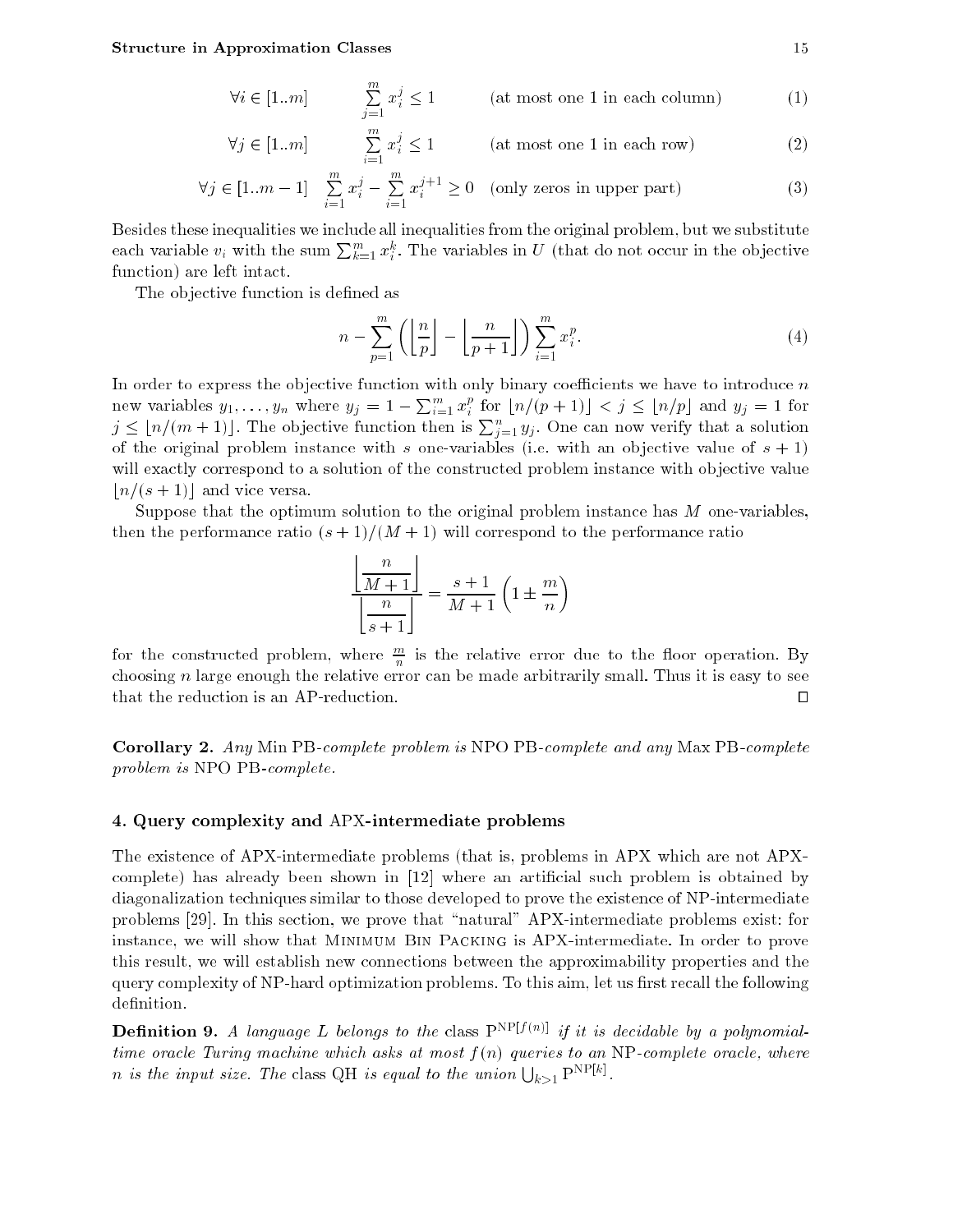Similarly, we can define the class of functions  $\mathbb{FP}^{\text{NP}[f(n)]}$  [28]. The following result has been proved in [21, 22].

**Theorem 5.** If a constant  $k$  exists such that

$$
QH = P^{NP[k]},
$$

then the polynomial-time hierarchy collapses.

The query-complexity of the "non-constructive" approximation of several NP-hard optimization problems has been studied by using hardness results with respect to classes of functions  $\mathbf{r}_1$ .  $\mathbf{r}_2$  and  $\mathbf{r}_3$  are approach cannot be applied to analyze the complexity of "constructing" approximate solutions. To overcome this limitation, we use a novel approach that basically consists of considering how helpful is an approximation algorithm for a given optimization problem to solve decision problems.

**Definition 10.** Given an NPO problem A and a rational  $r \geq 1$ ,  $A_r$  is a multi-valued partial function that, given an instance  $x$  of  $A$ , returns the set of feasible solutions  $y$  of  $x$  such that  $R(x, y) \leq r$ .

**Definition 11.** Given an NPO problem A and a rational  $r \geq 1$ , a language L belongs to  $P^{A_r}$ if two polynomial-time computable functions f and q exist such that, for any x,  $f(x)$  is an instance of A with  $sol(f(x)) \neq \emptyset$ , and, for any  $y \in A_r(f(x))$ ,  $g(x, y) = 1$  if and only if  $x \in L$ . The class AQH(A) is equal to the union  $\bigcup_{r>1} P^{A_r}$ .

The following result states that an approximation problem does not help more than a constant number of queries to an NP-complete problem. It is worth observing that, in general, an approximate solution, even though not very helpful, requires more than a logarithmic number of queries to be computed [8].

## **Proposition 2.** For any problem A in APX,  $AQH(A) \subseteq QH$ .

Proof. Assume that A is a maximization problem (the proof for minimization problems is similar). Let T be an r-approximate algorithm for A, for some  $r > 1$ , and let  $L \in P^{\alpha \rho}$  for some  $\rho > 1$ . Two polynomial-time computable functions f and g then exist witnessing this latter fact. For any x, let  $m = m(f(x), T(f(x)))$ , so that  $m \leq \text{opt}(f(x)) \leq rm$ . We can then partition the interval  $[m, rm]$  into  $\lfloor \log_a r \rfloor + 1$  subintervals

$$
[m, \rho m), [\rho m, \rho^2 m), \ldots, [\rho^{\lfloor \log_\rho r \rfloor - 1} m, \rho^{\lfloor \log_\rho r \rfloor} m], [\rho^{\lfloor \log_\rho r \rfloor} m, r m]
$$

and start looking for the subinterval containing the optimum value (a similar technique has been used in [7, 9]). This can clearly be done using  $\lfloor \log_a r \rfloor + 1$  queries to an NP-complete oracle. One more query is sufficient to know whether a feasible solution  $y$  exists whose value lies in that interval and such that  $g(x, y) = 1$ . Since y is  $\rho$ -approximate, it follows that L can be decided using  $\lfloor \log_\rho r \rfloor + 2$  queries, that is,  $L \in \text{QH}$ .  $\Box$ 

Recall that an NPO problem admits an *asymptotic polynomial-time approximation scheme* if an algorithm T exists such that, for any x and for any  $r > 1$ ,  $R(x, T(x, r)) \leq r + k/\mathsf{opt}(x)$ with k constant and the time complexity of  $T(x, r)$  is polynomial with respect to |x|. The class of problems that admit an asymptotic polynomial-time approximation scheme is usually denoted by PTAS $\infty$ . The following result shows that, for this class, the previous fact can be strengthened.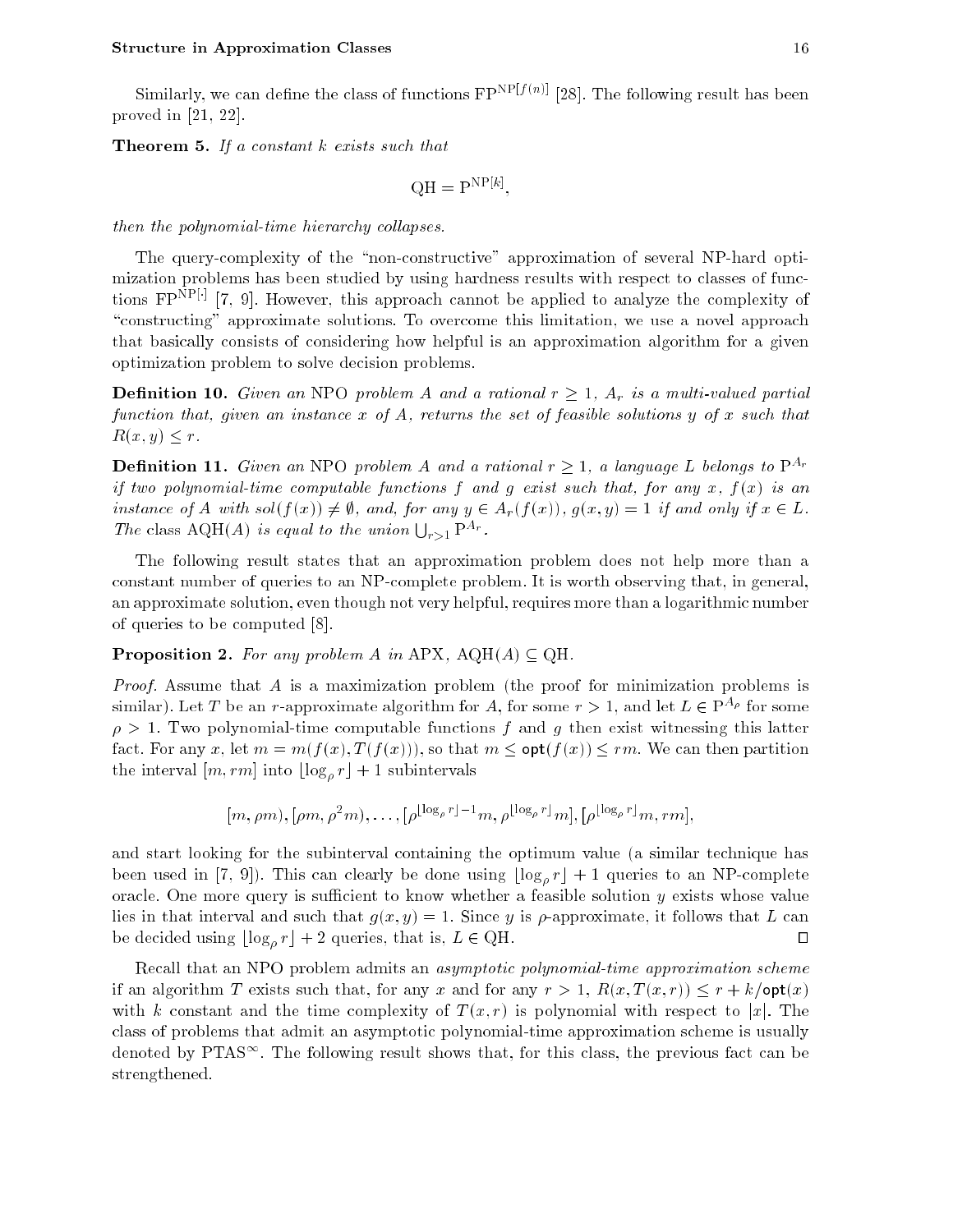**Proposition 3.** Let  $A \in P$  **TAS**<sup>12</sup>. Then a constant h exists such that  $A \cup A \cup A$   $\subseteq P$ <sup>22</sup>.

*Proof.* Let  $A$  be a minimization problem in PTAS – (the proof for maximization problem is very similar). By definition, a constant  $k$  and an algorithm  $T$  exist such that, for any instance x and for any rational  $r > 1$ ,

$$
m(x,T(x,r))\leq r\cdot \mathsf{opt}(x)+k.
$$

We will now prove that a constant h exists such that, for any  $r > 1$ , a function  $l_r \in FP^{NP[h-1]}$ exists such that, for any instance  $x$  of the problem  $A$ ,

$$
\mathsf{opt}(x) \le l_r(x) \le r \cdot \mathsf{opt}(x).
$$

Intuitively, functions  $l_r$  form a non-constructive approximation scheme that is computable by a constant number of queries to an NP-complete oracle. Given an instance  $x$ , we can check whether  $sol(x) = \emptyset$  by means of a single query to an NP oracle, so that we can restrict ourselves to instances such that  $sol(x) \neq \emptyset$  (and thus  $opt(x) \geq 1$ ). Note that, for these instances,  $T(\cdot, 2)$ is a  $(k+2)$ -approximate algorithm for A. Let us fix an  $r > 1$ , let  $\varepsilon = r - 1$ ,  $y = T(x, 1 + \varepsilon/2)$ and  $a = m(x, T(x, 2))$ . We have to distinguish two cases.

1.  $a \geq 2k(k+2)/\varepsilon$ : in this case,  $\mathsf{opt}(x) \geq 2k/\varepsilon$ , that is,  $\mathsf{opt}(x)\varepsilon/2 \geq k$ . Then

$$
m(x, y) \leq \mathsf{opt}(x)(1 + \varepsilon/2) + k
$$
  
\n
$$
\leq \mathsf{opt}(x)(1 + \varepsilon/2) + \mathsf{opt}(x)\varepsilon/2
$$
  
\n
$$
= \mathsf{opt}(x)(1 + \varepsilon) = r \mathsf{opt}(x),
$$

that is, y is an r-approximate solution for x, and we can set  $l_r(x) = m(x, y)$  (in this case  $l_r$ has been computed by only one query).

2.  $a < 2k(k+2)/\varepsilon$ : in this case,  $\mathsf{opt}(x) < 2k(k+2)/\varepsilon$ . Then,

$$
\mathsf{opt}(x) \le m(x, y) \le \mathsf{opt}(x) + \mathsf{opt}(x)\varepsilon/2 + k < \mathsf{opt}(x) + k(k+2) + k.
$$

Clearly,  $\lceil \log k(k+3) \rceil$  queries to NP are sufficient to find the optimum value opt(x) by means of a binary search technique: in this case  $l_r(x) = \mathsf{opt}(x)$  has been computed by  $\lceil \log k(k + 3) \rceil + 1$  queries.

Let now L be a language in AQH(A), then  $L \in \mathbb{P}^{n_T}$  for some  $r > 1$ . Let f and g be the functions witnessing that  $L \in P^{\alpha r}$ . Observe that, for any  $x, x \in L$  if and only if a solution y for  $f(x)$  exists such that  $m(f(x), y) \ge l_r(f(x))$  and  $g(f(x), y) = 1$ : that is, given  $l_r(f(x))$ , deciding whether  $x \in L$  is an NP problem. Since  $l_r(f(x))$  is computable by means of at most  $\lceil \log k(k+3) \rceil + 1$  queries to NP, we have that  $L \in \mathbb{P}^{\text{NP}[h]}$  where  $h = \lceil \log k(k+3) \rceil + 2.$ 

The next proposition, instead, states that any language  $L$  in the query hierarchy can be decided using just one query to  $A_r$  where A is APX-complete and r depends on the level of the query hierarchy  $L$  belongs to. In order to prove this proposition, we need the following tecnmical result=.

$$
\sum_{u \in U'} s(u) = \sum_{u \notin U'} s(u)?
$$

 $^\circ$  Kecall that the NP-complete problem PARITION is defined as follows: given a set  $U$  of items and a size function  $s: U \to Q \sqcup \{0, 1\}$ , does there exists a subset  $U \subset U$  such that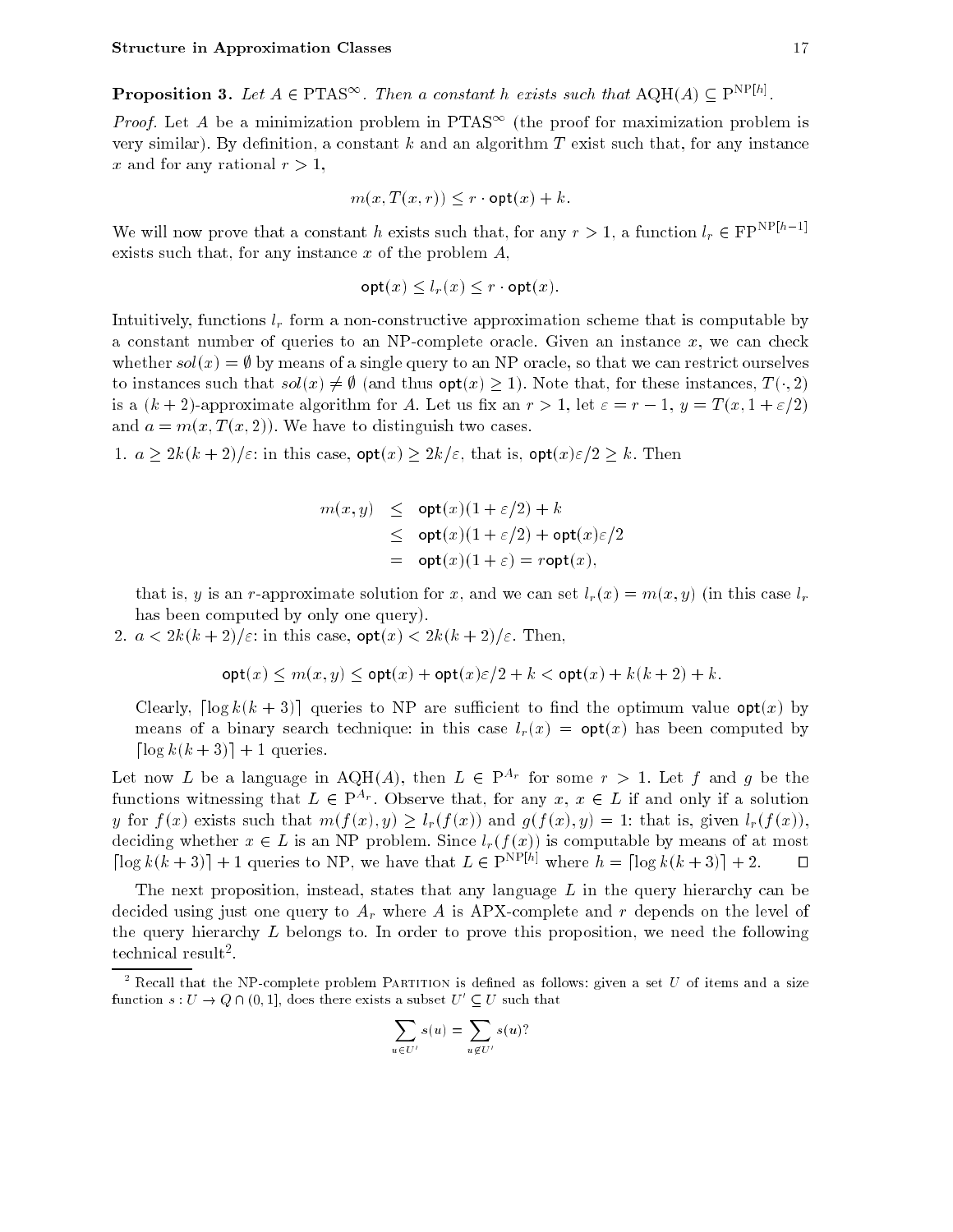**Lemma 1.** For any APX-complete problem A and for any  $k$ , two polynomial-time computable functions f and g and a constant r exist such that, for any k-tuple  $(x_1, \ldots, x_k)$  of instances of PARTITION,  $x = f(x_1, \ldots, x_k)$  is an instance of A and if y is a solution of x whose performance ratio is smaller than r then  $g(x, y) = (b_1, \ldots, b_k)$  where  $b_i \in \{0, 1\}$  and  $b_i = 1$  if and only if  $x_i$ is a yes-instance.

*Proof.* Let  $x_i = (U_i, s_i)$  be an instance of PARTITION for  $i = 1, \ldots, k$ . Without loss of generality, we can assume that the  $U_i$ s are pairwise disjoint and that, for any  $i$ ,  $\sum_{u \in U_i} s_i(u) = 2$ . Let  $w = (U, s, \preceq)$  be an instance of MINIMUM ORDERED BIN PACKING defined as follows (a similar construction has been used in [37].

- 1.  $U = \bigcup_{i=1}^k U_i \cup \{v_1, \ldots, v_{k-1}\}\$  where the  $v_i$ s are new items.
- 2. For any  $u \in U_i$ ,  $s(u) = s_i(u)$  and  $s(v_i) = 1$  for  $i = 1, ..., k 1$ .
- 3. For any  $i \leq j \leq k$ , for any  $u \in U_i$ , and for any  $u \in U_j$ ,  $u \supset v_i \supset u$ .

Any solution of w must be formed by a sequence of packings of  $U_1, \ldots, U_k$  such that, for any i, the bins used for  $U_i$  are separated by the bins used for  $U_{i+1}$  by means of one bin which is completely filled by  $v_i$ . In particular, the packings of the  $U_i$ s in any optimum solution must use either two or three bins: two bins are used if and only if  $x_i$  is a yes-instance. The optimum measure thus is at most  $4k - 1$  so that any  $(1 + 1/(4k))$ -approximate solution is an optimum solution.

Since Minimum Ordered Bin Packing belongs to APX [41] and A is APX-complete, then an AP-reduction  $(f_1, g_1, \alpha)$  exists from MINIMUM ORDERED BIN PACKING to A. We can then define  $x = f(x_1, \ldots, x_k) = f_1(w, 1+1/(4\alpha k))$  and  $r = 1+1/(4\alpha k)$ . For any r-approximate solution y of x, the fourth property of the AP-reducibility implies that  $z = g_1(x, y, 1+1/(4\alpha k))$ is a  $(1+1/(4k))$ -approximate solution of w and thus an optimum solution of w. From z, we can easily derive the right answers to the k queries  $x_1, \ldots, x_k$ .  $\Box$ 

We are now able to prove the following result.

**Proposition 4.** For any APX-complete problem  $A$ ,  $QH \subseteq AQH(A)$ .

*Froof.* Let  $L \in \mathbb{Q}$ n, then  $L \in \mathbb{R}^{n \times n}$  for some h. It is well known (see, for instance, [3]) that L can be reduced to the problem of answering  $\kappa = 2\gamma$  + non-adaptive queries to NP. More formally, two polynomial-time computable functions  $t_1$  and  $t_2$  exist such that, for any x,  $t_1(x) = (x_1, \ldots, x_k)$ , where  $x_1, \ldots, x_k$  are k instances of the PARTITION problem, and for any  $(v_1,\ldots,v_k)\in \{0,1\}$ ,  $v_2(x,v_1,\ldots,v_k)\in \{0,1\}$ . Moreover, it, for any  $j, v_j=1$  if and only if  $x_j$ is a yes-instance, then  $t_2(x, b_1, \ldots, b_k) = 1$  if and only if  $x \in L$ .

Let now f, q and r be the two functions and the constant of Lemma 1 applied to problem  $A$ and constant k. For any x,  $x' = f(t_1(x))$  is an instance of A such that if y is an r-approximate  $\Box$ solution for x', then  $t_2(g(x', y)) = 1$  if and only if  $x \in L$ . Thus,  $L \in P^{\alpha r}$ 

By combining Propositions 2 and 4, we thus have the following theorem that characterizes the approximation query hierarchy of the hardest problems in APX.

**Theorem 6.** For any APX-complete problem A,  $AQH(A) = QH$ .

Finally, we have the following result that states the existence of natural intermediate problems in APX.

**Theorem 7.** If the polynomial-time hierarchy does not collapse, then MINIMUM BIN PACKING, MINIMUM DEGREE SPANNING TREE, and MINIMUM EDGE COLORING are APX-intermediate.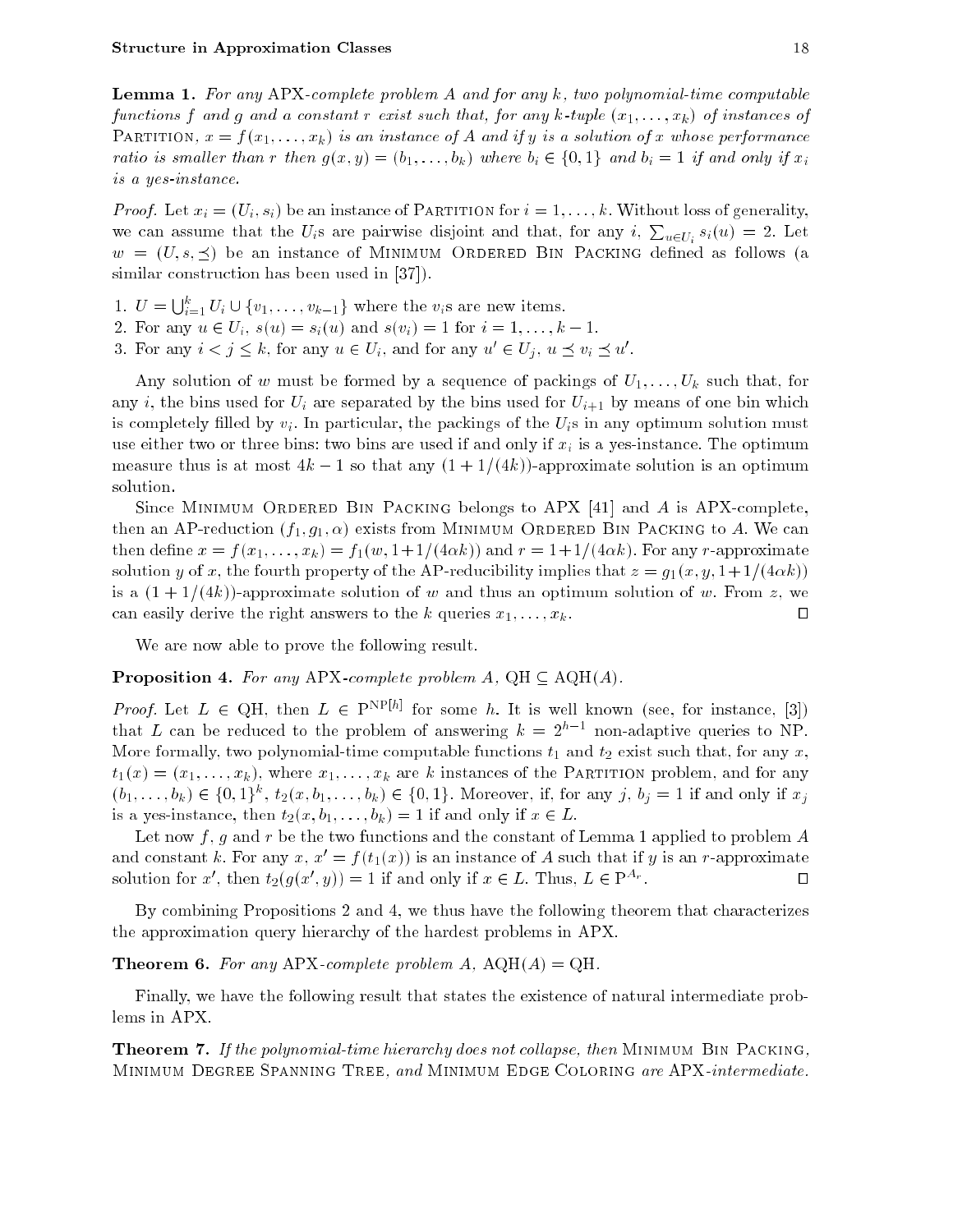*Proof.* From Proposition 5 and from the fact that Minimum Bin PACKING is in PTAS<sup>--</sup> [25], it follows that  $A\cup B$  in this mum bin Packing  $\cup$  PNP  $\vdots$  for a given  $h$ . If Minimum Bin Packing is APA-complete, then from Proposition 4 it follows that QH  $\subseteq$  PNP  $\vdash$  Profil Theorem 5 we thus have the collapse of the polynomial-time hierarchy. The proofs for MINIMUM DEGREE SPANNING TREE and MINIMUM EDGE COLORING are identical and use the results of [18, 15].  $\Box$ 

Observe that the previous result does not seem to be obtainable by using the hypothesis  $P \neq NP$ , as shown by the following theorem.

**Theorem 8.** If  $NP = co-NP$  then MINIMUM BIN PACKING is APX-complete.

*Proof.* Assume  $NP = co-NP$ , we will present an AP reduction from MAXIMUM SATISFIABILITY to MINIMUM BIN PACKING. Since  $NP = co-NP$  a nondeterministic polynomial time Turing machine M exists that, given in input an instance  $\phi$  of MAXIMUM SATISFIABILITY, has an accepting computation and all accepting computations halt with an optimum solution for  $\phi$ written on the tape. Indeed, M guesses an integer k, an assigment  $\tau$  such that  $m(\phi, \tau) = k$  and a proof of the fact that  $\text{opt}(\phi) \leq k$ . From the proof of Cook's theorem it follows that, given  $\phi$ , we can iniu in polynomial time a formula  $\varphi$  -such that  $\varphi$  -is satisfiable and that given any satisfying assignment for  $\phi'$  we can find in polynomial time an optimum solution for  $\phi$ . By combining this construction with the NP-completeness proof of the Minimum Bin Packing problem, we obtain two polynomial-time computable functions  $t_1$  and  $t_2$  such that, for any instance  $\phi$  of MAXIMUM SATISFIABILITY,  $t_1(\phi) = x_\phi$  is an instance of MINIMUM BIN PACKING such that  $\text{opt}(x_{\phi}) = 2$  and, for any optimum solution y of  $x_{\phi}$ ,  $t_2(x_{\phi}, y)$  is an optimum solution of  $\phi$ . Observe that, by construction, an r-approximate solution for  $x_{\phi}$  is indeed an optimum solution provided that  $r < 3/2$ . Let T be a 4/3-approximate algorithm for MAXIMUM SATISFIABILITY [42, 17]. The reduction from MAXIMUM SATISFIABILITY to MINIMUM BIN PACKING is defined as follows:  $f(\phi, r) = t_1(\phi)$ ;

$$
g(\phi, y, r) = \begin{cases} T(\phi) & \text{if } r \ge 4/3, \\ t_2(t_1(\phi), y) & \text{otherwise.} \end{cases}
$$

It is immediate to verify that the above is an AP-reduction with  $\alpha = 1$ .

Finally, note that the above result can be extended to any APX problem which is NP-hard to approximate within a given performance ratio.

#### 4.1. A remark on MAXIMUM CLIQUE

The following lemma is the analogoue of Proposition 2 within NPO PB and can be proved similarly by binary search techniques.

**Lemma 2.** For any NPO PB problem A and for any  $r > 1$ ,  $P^{Ar} \subseteq P^{Ar}$  [log log n+O(1)].

From this lemma, from the fact that PNP[log n] is contained in PMC1 where MC stands for MAXIMUM CLIQUE [28], and from the fact that if a constant k exists such that

$$
P^{NP[log log n+k]} = P^{NP[log n]}
$$

;

then the polynomial-time hierarchy collapses [40], it follows the next result that solves an open question posed in [7]. Informally, this result states that it is not possible to reduce the problem of nding a maximum clique to the problem of nding a 2-approximate clique (unless the polynomial-time hierarchy collapses).

**Theorem 9.** If  $\Gamma$   $\Gamma$   $\Gamma$   $\Gamma$   $\Gamma$  are measured the polynomial-time metatricity collapses.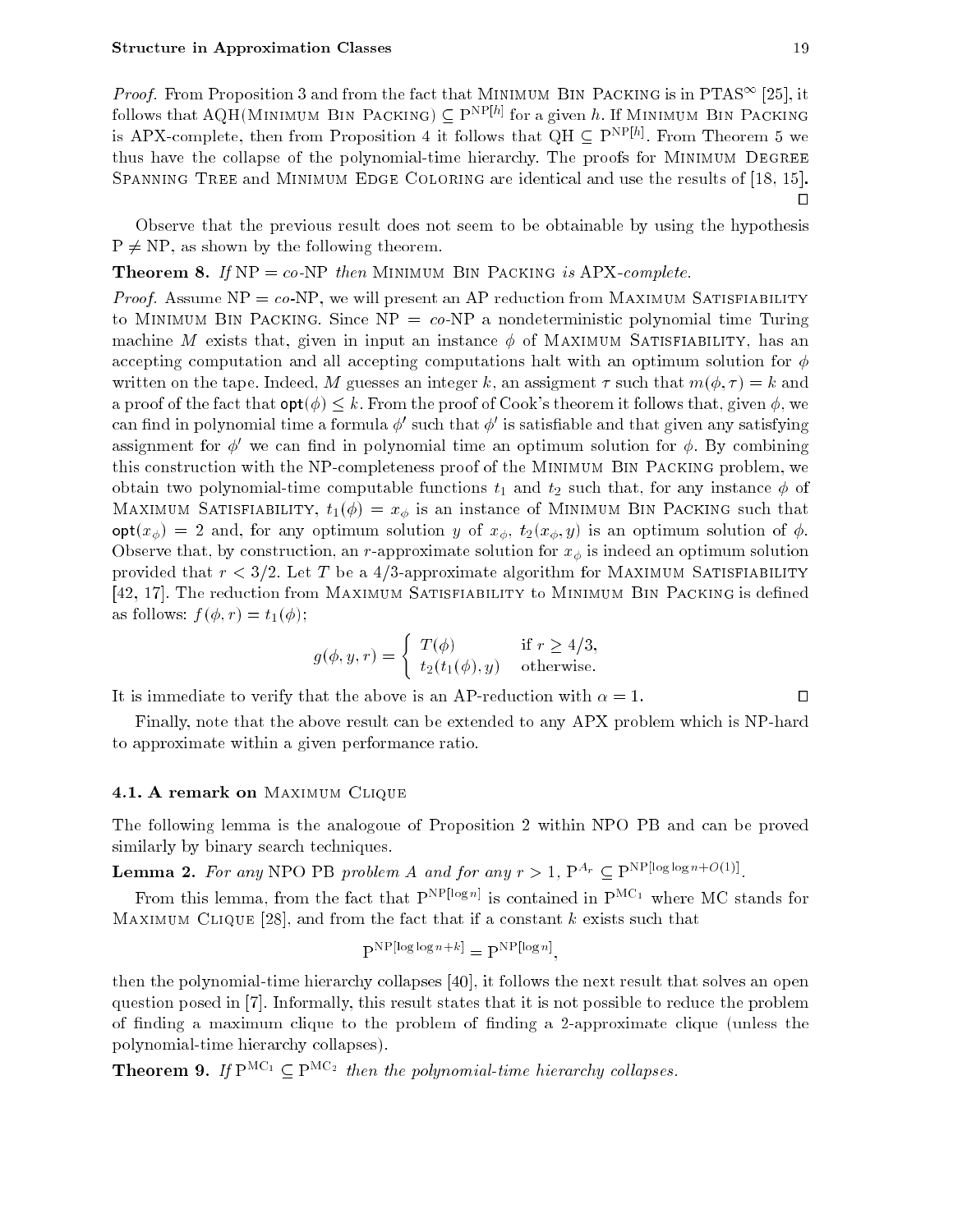## 5. Query complexity and completeness in approximation classes

In this final section, we shall give a full characterization of problems complete for poly-APX and for APX, respectively, in terms of hardness of the corresponding approximation problems with respect to classes of partial multi-valued functions and in terms of suitably defined combinatorial properties.

The classes of functions we will refer to have been introduced in [8] as follows.

**Definition 12.** FNP<sup>NP[q(n)]</sup> is the class of partial multi-valued functions computable by nondeterministic polynomial-time Turing machines which ask at most  $q(n)$  queries to an NP oracle in the entire computation tree.<sup>3</sup>

In order to talk about hardness with respect to these classes we will use the following reducibility which is an extension of both metric reducibility [28] and one-query reducibility [13] and has been introduced in [8].

**Definition 13.** Let F and G be two partial multi-valued functions. We say that F many-one reduces to G (in symbols,  $F \leq_{mv} G$ ) if two polynomial-time algorithms  $t_1$  and  $t_2$  exist such that, for any x in the domain of F,  $t_1(x)$  is in the domain of G and, for any  $y \in G(t_1(x))$ ,  $t_2(x, y) \in F(x)$ .

The combinatorial property used to characterize poly-APX-complete problems is the wellknown self-improvability (see, for instance, [34]).

**Definition 14.** A problem A is self-improvable if two algorithms  $t_1$  and  $t_2$  exist such that, for any instance x of A and for any two rationals  $r_1, r_2 > 1$ ,  $x' = t_1(x, r_1, r_2)$  is an instance of A and, for any  $y \in A_{r_2}(x)$  ,  $y = \iota_2(x, y, r_1, r_2) \in A_{r_1}(x)$ . Moreover, for any fixed  $r_1$  and  $r_2$ , the running time of  $t_1$  and  $t_2$  is polynomial.

We are now ready to state the first result of this section.

Theorem 10. A poly-APX problem A is poly-APX-complete if and only if it is self-improvable and  $A_{r_0}$  is FNP is some role in our some round for some round in  $A_{r_0}$  is  $\frac{a}{1}$ .

Proof. Let A be a poly-APX-complete problem. Since MAXIMUM CLIQUE is self-improvable [16] and poly-APX-complete [26] and since the equivalence with respect to the AP-reducibility preserves the self-improvability property (see [34]), we have that  $A$  is self-improvable. It is then sumertion to prove that  $A_2$  is hard for  $\text{FNF}$  is  $\text{FSS}$  . Only if

From the poly-APX-completeness of A we have that MAXIMUM CLIQUE  $\leq_{AP}$  A: let  $\alpha$ be the constant of this reduction. From Theorem 12 of  $[8]$  we have that any function  $F$  in  $FNP^{NP[log\log n+O(1)]}$  many-one reduces to MAXIMUM CLIQUE<sub>1+ $\alpha$ </sub>. From the definition of APreducibility, we also have that MAXIMUM CLIQUE<sub>1+ $\alpha$ </sub> $\leq_{mv}A_2$  so that F many-one reduces to  $A_2$ .

Conversely, let A be a poly-APX self-improvable problem such that, for some  $r_0$ ,  $A_{r_0}$ is FNP<sup>NP[log1ogn+O(1)]</sup>-hard. We will show that, for any problem B in poly-APX, B is AP-reducible to A. To this aim, we introduce the following partial multi-valued function multisat: given in input a sequence  $(\phi_1, \ldots, \phi_m)$  of instances of the satisfiability problem with  $m \leq \log |(\phi_1, \ldots, \phi_m)|$  and such that, for any i, if  $\phi_{i+1}$  is satisfiable then  $\phi_i$  is satisfiable, a possible output is a satisfying truth-assignment for  $\varphi_{i^*}$  where  $i^* = \max\{i : \varphi_i$  is satisfiable  $\}$ . From the proof of Theorem 12 of [8] it follows that this function is  $\text{FNP}^{\text{NP}[\log \log n + O(1)]}\text{-complete.}$ 

 $^\circ$  We say that a multi-valued partial function F is computable by a nondeterministic Turing machine IV if, for any x in the domain of F, an halting computation path of  $N(x)$  exists and any halting computation path of  $N(x)$  outputs a value of  $F(x)$ .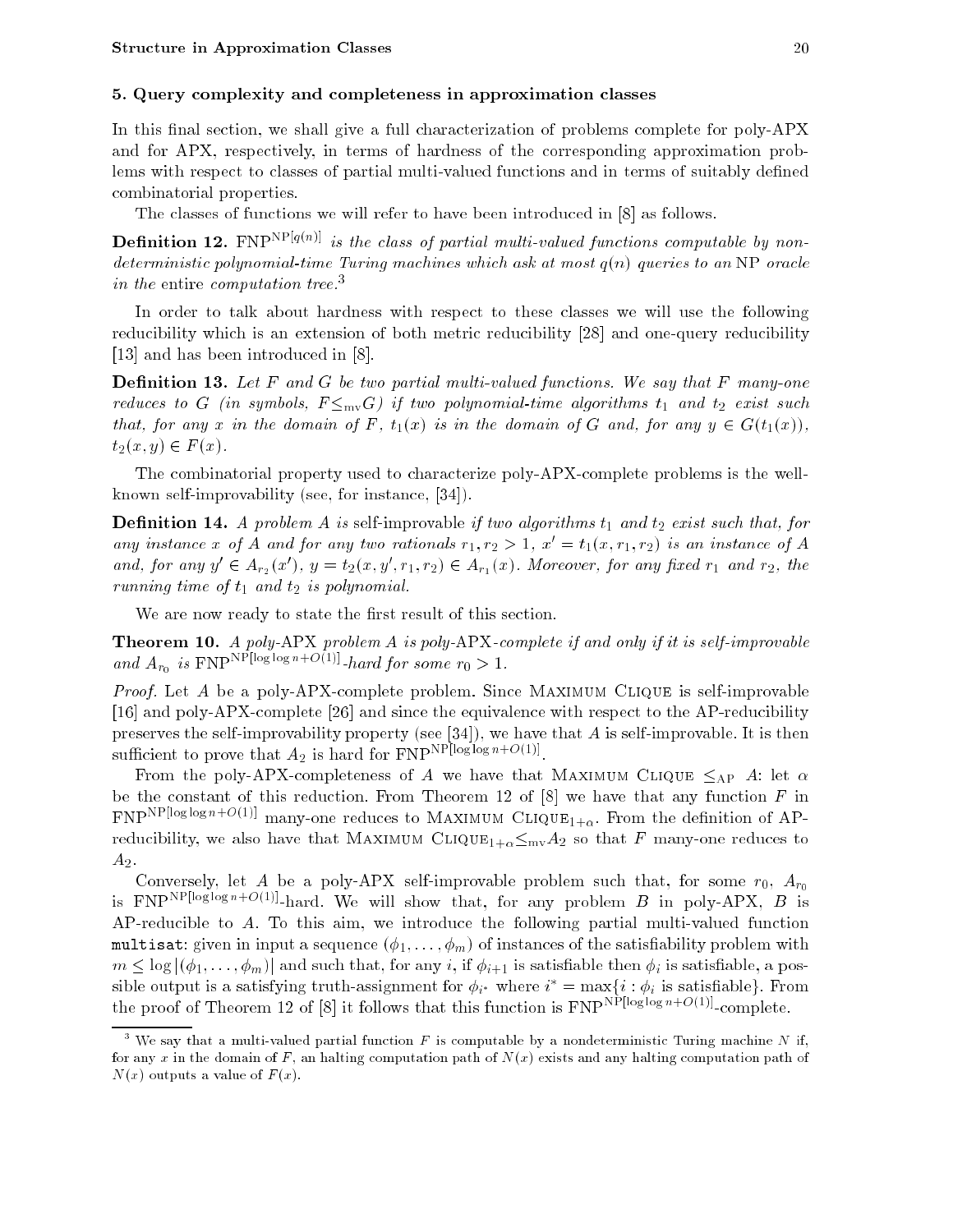By making use of techniques similar to those of the proof of Proposition 2, it is easy to see that, since **D** is in poly-APA, two algorithms  $t_1$  and  $t_2$  exist such that, for any fixed  $r > 1$ ,  $\iota_1$  ( ,  $r$  ) and  $\iota_2$  ( , ,  $r$  ) form a many-one reduction from  $D_r$  to multisat. Moreover, since  $A_{r_0}$  is  $2$  ( )  $\cdot$  ) for the reduction from Br to multipate  $\sim$  reduction from Br to around  $\sim$   $\sim$   $\sim$   $\sim$   $\sim$ FIVE FOUR LOG CONTROL REGISTER THAT  $(t_1^-, t_2^-)$  exists from multisat to  $A_{r_0}$ .  $r$  many, let  $t_1$  and  $t_2$  be the functions witnessing the sen-improvability of  $A$ .

The AP-reduction from  $B$  to  $A$  can then be derived as follows:

$$
\begin{array}{ccccccc} x,r & \xrightarrow{\quad & t_{1}^{B}(x,r) & \longrightarrow & x' & \xrightarrow{\quad & t_{1}^{M}(x')} & \longrightarrow & x'' & \xrightarrow{\quad & t_{1}^{A}(x'',r_{0},r) \longrightarrow & x''' & \longrightarrow & x''' \longrightarrow & & \downarrow & & & \downarrow & & & \downarrow & & & \downarrow & & & \downarrow & & & \downarrow & & & \downarrow & & & \downarrow & & & \downarrow & & & \downarrow & & & & \downarrow & & & & \downarrow & & & & & \downarrow & & & & & \downarrow & & & & & \downarrow & & & & & & \downarrow & & & & & & \downarrow & & & & & & \downarrow & & & & & & \downarrow & & & & & \downarrow & & & & & \downarrow & & & & & \downarrow & & & & & \downarrow & & & & & \downarrow & & & & & \downarrow & & & & & \downarrow & & & & & \downarrow & & & & & \downarrow & & & & & \downarrow & & & & & \downarrow & & & & \downarrow & & & & \downarrow & & & & \downarrow & & & & \downarrow & & & & \downarrow & & & & \downarrow & & & & \downarrow & & & & \downarrow & & & & \downarrow & & & & \downarrow & & & & \downarrow & & & & \downarrow & & & & \downarrow & & & & \downarrow & & & & \downarrow & & & & \downarrow & & & & \downarrow & & & & \downarrow & & & & \downarrow & & & & \downarrow & & & & \downarrow & & & & \downarrow & & & & \downarrow & & & & \downarrow & & & & \downarrow & & & & \downarrow & & & & \downarrow & & & & \downarrow & & & & \downarrow & & & & \downarrow & & & & \downarrow & & & & \downarrow & & & & \downarrow & & & & \downarrow & & & & \downarrow & & & & \downarrow & & & & \downarrow & & & & \downarrow & & & & \downarrow & & & & \downarrow & & & & \downarrow & & & & \downarrow & & & & \downarrow & & & & \downarrow & & & & \downarrow & & & & \downarrow & & & & \downarrow & & & & \downarrow & & & & \downarrow & & & & \downarrow & & & & \downarrow & & & & \downarrow & & & & \downarrow & & & & \downarrow & & & & \downarrow & & & & \downarrow & & & & \downarrow & & & & \downarrow & & & & \downarrow & & & & \downarrow & & & & \downarrow & & & & \downarrow & & & & \downarrow & & & & \downarrow &
$$

It is easy to see that if  $y'''$  is an r-approximate solution for the instance  $x'''$  of A, then y is an r-approximate solution of the instance x of B. That is, B is AP-reducible to A with  $\alpha = 1$ .  $\Box$ 

The above theorem cannot be proved without the dependency of both f and g on r in the definition of AP-reducibility. Indeed, it is possible to prove that if only q has this property then, unless the polynomial-time hierarchy collapses, a self-improvable problem A exists such that  $A_2$  is FNP<sup>NP[loglogn+O(1)]</sup>-hard and A is not poly-APX-complete.

In order to characterize APX-complete problems, we have to define a different combinatorial property. Intuitively, this property states that it is possible to merge several instances into one instance in an approximation preserving fashion.

**Definition 15.** An NPO problem A is linearly additive if a constant  $\beta$  and two algorithms  $t_1$  and  $t_2$  exist such that, for any rational  $r > 1$  and for any sequence  $x_1, \ldots, x_k$  of instances of  $A, x = t_1(x_1, \ldots, x_k, r)$  is an instance of A and, for any  $y \in A_{1+(r-1)\beta/k}(x)$ ,  $t_2(x_1,\ldots,x_k,y\ ,r)=y_1,\ldots,y_k$  where each  $y_i$  is an r-approximate solution of  $x_i$ . Moreover, the running time of  $t_1$  and  $t_2$  is polynomial for every fixed r.

Theorem 11. An APX problem A is APX-complete if and only if it is linearly additive and a constant  $r_0$  exists such that  $A_{r_0}$  is  $\Gamma N$ PIP  $\Gamma$ -hard.

*Proof.* Let  $A$  be an  $r_A$ -approximable APX-complete problem. From the proof of Proposition 4 a constant  $r_0$  exists such that  $A_{r_0}$  is hard for FNP $^{\ldots}$  . In order to prove the linear additivity, fix any  $r > 1$  and let  $x_1, \ldots, x_k$  be instances of A. Without loss of generality, we can assume  $r < r_A$ (otherwise the k instances can be r-approximated by using the  $r_A$ -approximate algorithm). For any  $i = 1, \ldots, k$  the problem of finding an r-approximate solution  $y_i$  for  $x_i$  is reducible to the problem of constructively solving a set of  $\lceil \log_r r_A \rceil$  instances of PARTITION. Observe that  $\lceil \log_r r_A \rceil \leq c/(r-1)$  for a certain constant c depending on  $r_A$ . Moreover, we claim that a constant  $\gamma$  exists such that constructively solving  $kc/(r-1)$  instances of PARTITION is reducible to  $(1 + \gamma(r-1)/kc)$ -approximating a single instance of A (indeed, this can be shown along the lines of the proof of Proposition 4). That is, A is linearly additive with  $\beta = \gamma/c$ .

Conversely, let A be a linearly additive APA problem such that  $A_{r_0}$  is FNP  $\rightarrow$  -hard for some  $r_0$  and let B be an  $r_B$ -approximable problem. Given an instance x of B, for any  $r >$ 1 we can reduce the problem of finding an r-approximate solution for x to the problem of constructively solving  $c/(r - 1)$  instances of PARTITION, for a proper constant c not depending on r. Each of these questions is reducible to  $\mathbf{F}$ on r. Each of these questions is reducible to  $A_{r_0}$ , since any NP problem can be constructively solved by an FNP $^{\gamma_1}$  function. From linear additivity, it follows that  $r_0$ -approximating  $c/(r-1)$ instances of A is reducible to  $(1 + \beta(r_0 - 1)(r - 1)/c)$ -approximating a single instance of A. This is an AP-reduction from B to A with  $\alpha = c/(\beta(r_0 - 1))$ .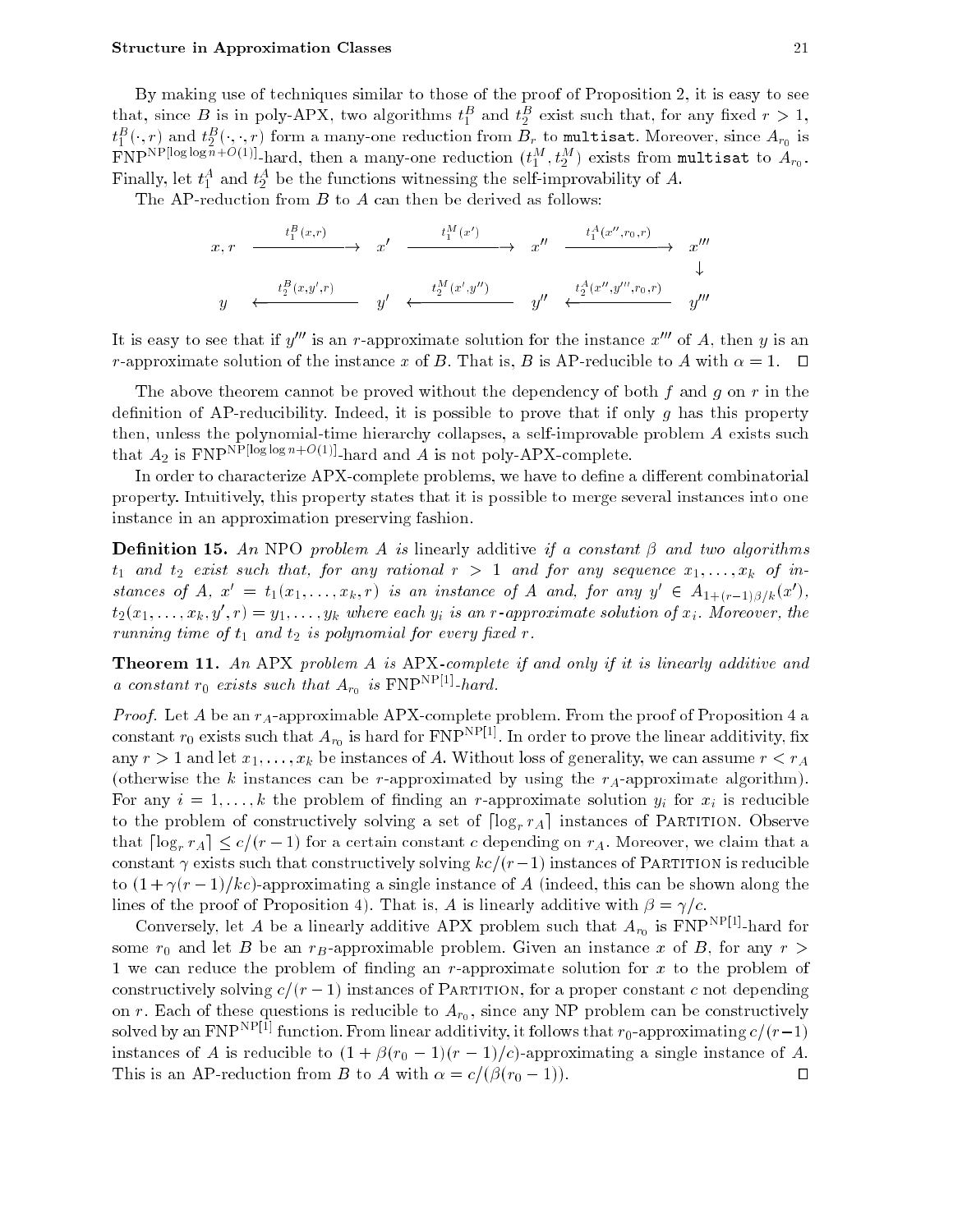Note that linear additivity plays for APX more or less the same role of self-improvability for poly-APX. These two properties are, in a certain sense, one the opposite of the other: while the usefulness of APX-complete approximation problems to solve decision problems depends on the performance ratio and does not depend on the size of the instance, the usefulness of poly-APXcomplete approximation problems depends on the size of the instance and does not depend on the performance ratio. Indeed, it is possible to prove that no APX-complete problem can be self-improvable (unless  $P = NP$ ) and that no poly-APX-complete problem can be linearly additive (unless the polynomial-time hierarchy collapses).

It is now an interesting question to find a characterizing combinatorial property of log-APXcomplete problems. Indeed, we have not been able to establish this characterization: at present, we can only state that it cannot be based on the self-improvability property as shown by the following result.

Theorem 12. No log-APX-complete problem can be self-improvable unless the polynomial-time hierarchy collapses.

Proof. Let us consider the optimization problem MAX NUMBER OF SATISFIABLE FORMULAS (in short, MNSF) defined as follows.

INSTANCE: Set of m boolean formulas  $\phi_1, \ldots, \phi_m$  in 3CNF, such that  $\phi_1$  is a tautology and  $m \leq \log n$ , where *n* is the size of the input instance.

SOLUTION: Truth assignment  $\tau$  to the variables of  $\phi_1, \ldots, \phi_m$ .

MEASURE: The number of satisfied formulas, i.e.,  $|\{i : \phi_i\}$  is satisfied by  $\tau\}|$ .

Clearly, MNSF is in log-APX, since the measure of any assignment  $\tau$  is at least 1, and the optimum value is always smaller than  $\log n$ , where n is the size of the input. We will show that, for any  $r < 2$ , wind  $r_r$  is nard for FNP is the set of log log log in  $r$ .

Given log log n queries to an NP-complete language (of size polynomial in n)  $x_1, \ldots, x_{\log \log n}$ , we can construct an instance  $\Phi = \phi_1, \ldots, \phi_m$  of MNSF where  $\phi_1$  is a tautology and, for  $i \geq 1$ , the formulas  $\phi_{2i} = \ldots = \phi_{2i+1-1}$  are satisfiable if and only if at least i instances among  $x_1, \ldots, x_{\log \log n}$  are yes-instances (these formulas can be easily constructed using the standard proof of Cook's theorem). Note that  $m = 2^{\log \log n + 1} - 1$  and, by adding dummy clauses to some formulas, we can achieve the bound  $m \leq \log |\phi_1, \ldots, \phi_m|$ . Moreover, from an r-approximate solution for  $\Phi$  we can decide how many instances in  $x_1, \ldots, x_{\log \log n}$  are yes-instances, and we can also recover solutions for such instances. That is, any function in  $FNP<sup>NP[log log log n-1]</sup>$  is many-one reducible to  $MNSF_r$ .

Let A be a self-improvable log-APX-complete problem. Then, for any function  $F \in$ FNP<sup>22</sup> Properties in Fig.  $f \leq_{\text{mv}} M N N \delta \Gamma_{1.5} \leq_{\text{mv}} A_{1+\alpha/2} \leq_{\text{mv}} A_{2^{16}}$  where  $\alpha$  is the constant in the APreduction from MNSF to A and where the last reduction is due to the self-improvability of A. Thus, for any x, computing  $F(x)$  is reducible to finding a  $2^{16}$ -approximate solution for an instance  $x$  with  $|x| \leq |x|$  for a certain constant c. Since  $A \in \log-AP\Lambda,$  it is possible to find in polynomial time a (k log  $x$  )-approximate solution  $y$  for  $x$  -where k is a constant. From  $y$ , by means of binary search techniques, we can find a 211-approximate solution for  $x$  using  $\log \log_{2^{16}} (k \log |x|)$  |  $\leq \log \log \log |x|$  =  $\delta \leq \log \log \log |x|$  = 2 adaptive queries to NP where the last inequality surely holds for sufficiently large  $|x|$ . Thus,

$$
FNPNP[log log log n-1] \subset FNPNP[log log log n-2]
$$

which implies the collapse of the polynomial-time hierarchy  $[40]$ .

As a consequence of the above theorem and of the results of [26], we conjecture that the minimum set cover problem is not self-improvable.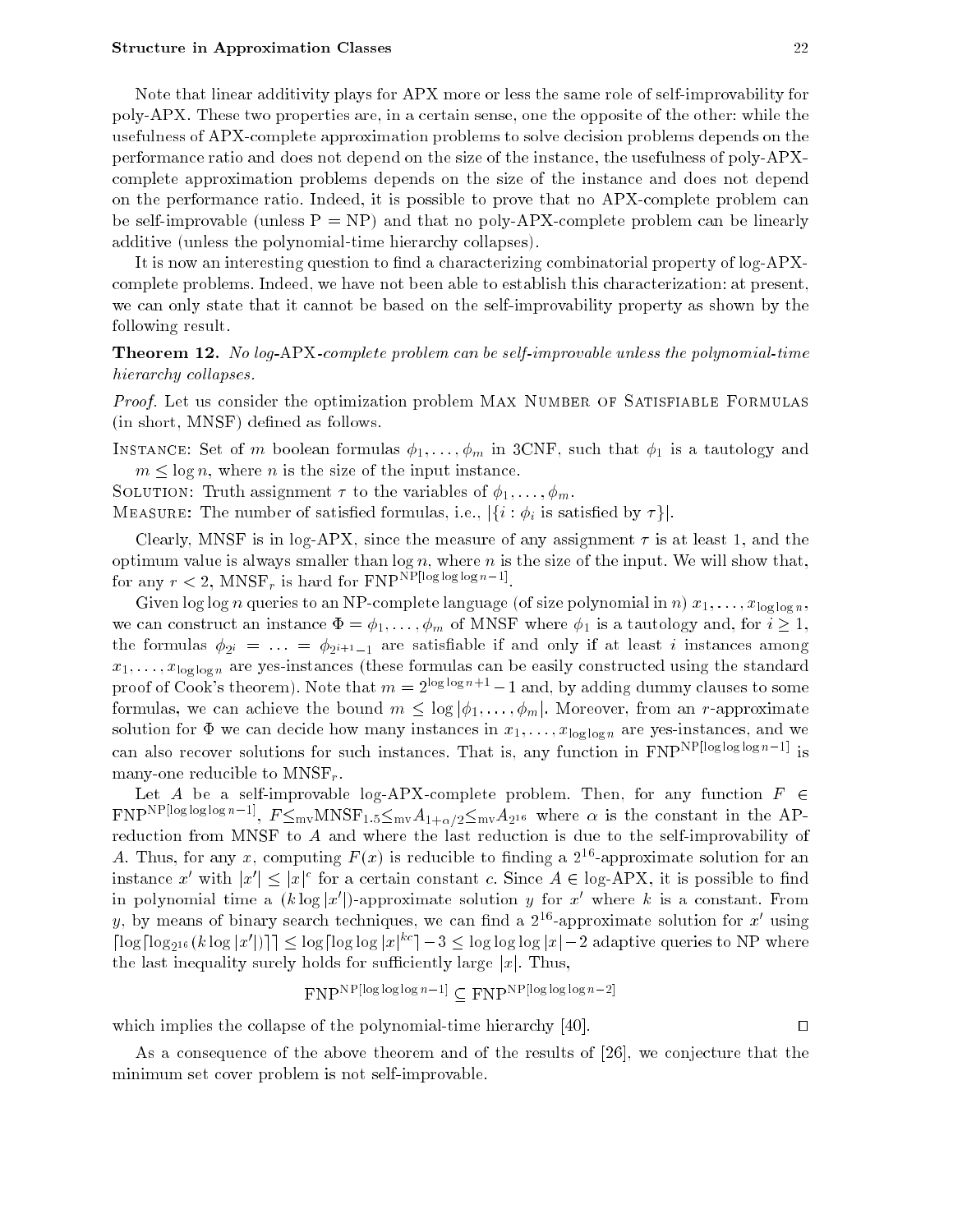## References

- 1. Arora, S., Lund, C., Motwani, R., Sudan, M., and Szegedy, M. (1992), "Proof verification and hardness of approximation problems", Proc. of 33rd Ann. IEEE Symp. on Foundations of Comput. Sci., IEEE Computer Society,  $14-23$ .
- 2. Balcázar, J.L., Díaz, J., and Gabarró, J. (1988), Structural complexity I. Springer-Verlag.
- 3. Beigel, R. (1991), "Bounded queries to SAT and the Boolean hierarchy", Theoretical Computer  $Science 84, 199-223.$
- 4. Berman, P., and Schnitger, G. (1992), "On the complexity of approximating the independent set problem", Inform. and Comput. 96, 77-94.
- 5. Bovet, D.P., and Crescenzi, P. (1993), Introduction to the theory of complexity. Prentice Hall.
- 6. Cai, L. (1994), Ph.D. Dissertation, Department of Computer Science, Texas A&M University.
- 7. Chang, R. (1994), "On the query complexity of clique size and maximum satisfiability", Proc. 9th Ann. Structure in Complexity Theory Conf., IEEE Computer Society,  $31-42$ .
- 8. Chang, R. (1994), "A machine model for NP-approximation problems and the revenge of the Boolean hierarchy",  $\emph{EATCS Bulletin}$  54, 166-182.
- 9. Chang, R., Gasarch, W.I., and Lund, C.  $(1994)$ , "On bounded queries and approximation", Technical Report TR CS-94-05, Department of Computer Science, University of Maryland Baltimore County.
- 10. Cook, S.A. (1971), "The complexity of theorem proving procedures", *Proc. of ACM Symp. on* Theory of  $Comp.$ , 151-158.
- 11. Crescenzi, P., and Kann, V. (1995), \A compendium of NP optimization problems", Technical Report SI/RR-95/02, Dipartimento di Scienze dell'Informazione, Universita di Roma \La Sapienza". The list is updated continuously. The latest version is available by anonymous ftp from nada.kth.se as Theory/Viggo-Kann/compendium.ps.Z
- 12. Crescenzi, P., and Panconesi, A. (1991), "Completeness in approximation classes", *Inform. and*  $Comput.$  **93**, 241-262.
- 13. Crescenzi P., and Silvestri, R. (1990), "Relative Complexity of Evaluating the Optimum Cost and Constructing the Optimum for Maximization Problems", Information Processing Letters 33,  $221 - 226$
- 14. Crescenzi, P., and Trevisan, L. (1994), "On approximation scheme preserving reducibility and its applications", Proc.  $14$ th FSTTCS, Lecture Notes in Comput. Sci. 880, Springer-Verlag, 330–341.
- 15. Furer, M., and Raghavachari, B. (1992), \Approximating the minimum degree spanning tree to within one from the optimal degree", Proc. Third Ann. ACM-SIAM Symp. on Discrete Algorithms, ACM-SIAM, 317-324.
- 16. Garey, M.R., and Johnson, D.S. (1979) Computers and intractability: a guide to the theory of NP-completeness. Freeman, 1979.
- 17. Goemans, M.X., and Williamson, D.P. (1994), "New 3/4-approximation algorithms for the maximum satisfiability problem", SIAM J. Discrete Mathematics 7, 656-666.
- 18. Holyer, I. (1981), "The NP-completeness of edge-coloring", SIAM J. Computing 10, 718-720.
- 19. Impagliazzo, R., and Naor, M. (1988), "Decision trees and downward closures", Proc. 3rd Structure in Complexity Theory Conference, IEEE Computer Society, 29-38.
- 20. Johnson, D.S.  $(1974)$ , "Approximation algorithms for combinatorial problems", J. Comput. System  $Sci. 9, 256-278.$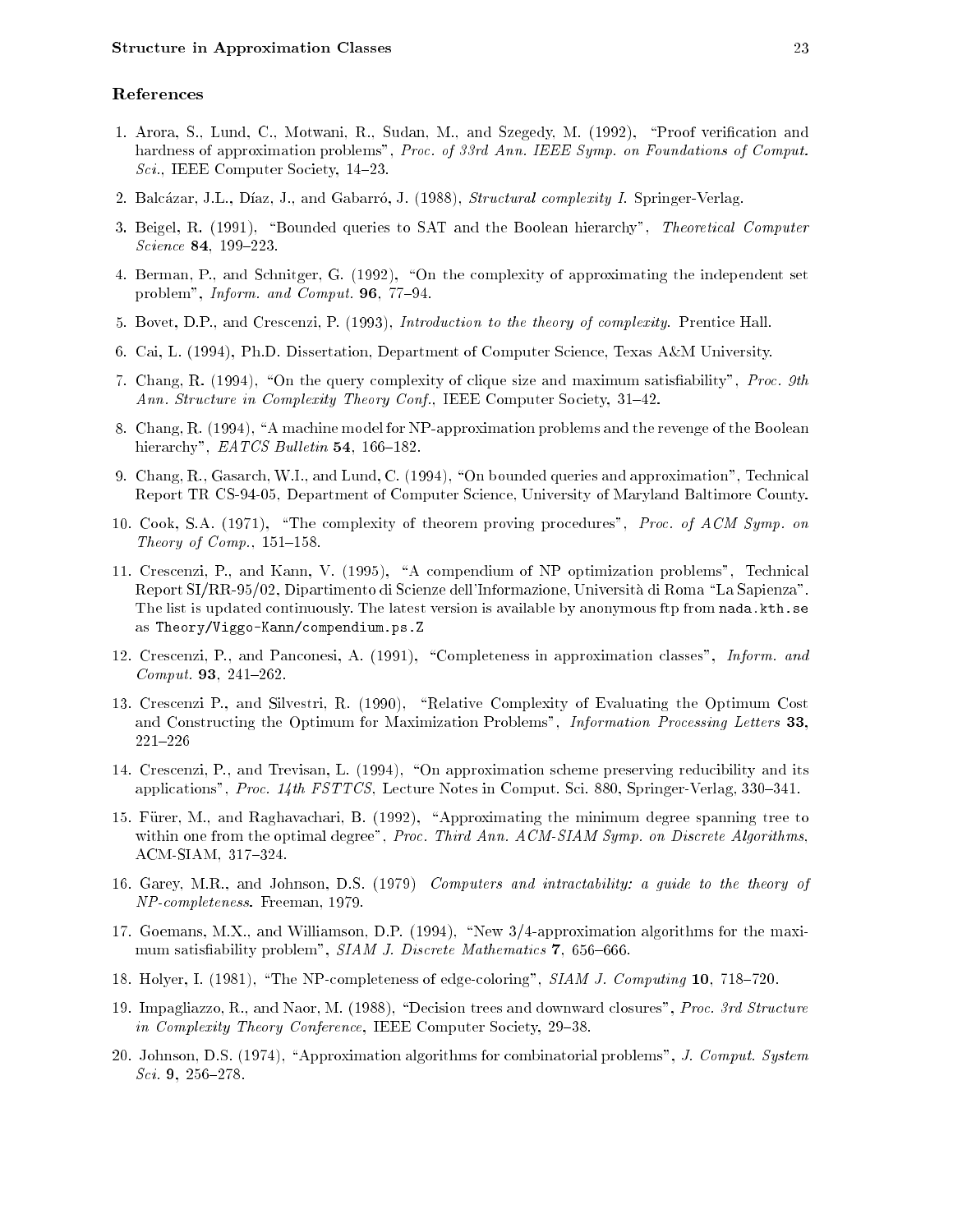- 21. Kadin, J. (1988), "The polynomial time hierarchy collapses if the Boolean hierarchy collapses",  $SIAM$  J. Computing  $17$ ,  $1263-1282$ .
- 22. Kadin, J. (1990), \ERRATUM: The Polynomial Time Hierarchy Collapses if the Boolean Hierarchy Collapses", SIAM J. Computing 20, 404.
- 23. Kann, V. (1992), On the approximability of NP-complete optimization problems, PhD thesis, Department of Numerical Analysis and Computing Science, Royal Institute of Technology, Stockholm.
- 24. Kann, V. (1994), "Polynomially bounded minimization problems that are hard to approximate", Nordic J. Computing  $1, 317-331$ .
- 25. Karmarkar, N., and Karp, R. M. (1982), "An efficient approximation scheme for the one-dimensional bin packing problem", Proc. of 23rd Ann. IEEE Symp. on Foundations of Comput. Sci., IEEE Computer Society, 312–320.
- 26. Khanna, S., Motwani, R., Sudan, M., and Vazirani, U. (1994), "On syntactic versus computational views of approximability", Proc. of 35th Ann. IEEE Symp. on Foundations of Comput. Sci., IEEE Computer Society, 819-830.
- 27. Kolaitis, P. G., and Thakur, M. N. (1991), \Approximation properties of NP minimization classes", Proc. Sixth Ann. Structure in Complexity Theory Conf., IEEE Computer Society, 353-366.
- 28. Krentel, M.W. (1988), "The complexity of optimization problems", J. Comput. System Sci. 36, 490-509.
- 29. Ladner, R.E. (1975), "On the structure of polynomial-time reducibility", J.  $ACM$  22, 155-171.
- 30. Long, T.J. (1981), "On  $\gamma$ -reducibility versus polynomial time many-one reducibility", *Theoretical*  $Computer\, Science\,14, 91-101.$
- 31. Lund, C., and Yannakakis, M. (1994), "On the hardness of approximating minimization problems", J.  $ACM$  41, 960–981.
- 32. Motwani, R. (1992), \Lecture notes on approximation algorithms", Technical Report STAN-CS-92-1435, Department of Computer Science, Stanford University, 1992.
- 33. Orponen, P., and Mannila, H. (1987), "On approximation preserving reductions: Complete problems and robust measures", Technical Report C-1987-28, Department of Computer Science, University of Helsinki.
- 34. Panconesi, A., and Ranjan, D. (1993), "Quantifiers and approximation", Theoretical Computer Science  $107, 145-163$ .
- 35. Papadimitriou, C.H. (1993), Computational complexity. Addison-Wesley.
- 36. Papadimitriou, C. H., and Yannakakis, M. (1991), "Optimization, approximation, and complexity classes", J. Comput. System Sci.  $43, 425{-}440$ .
- 37. Queyranne, M. (1985), "Bounds for assembly line balancing heuristics", Operations Research 33, 1353-1359.
- 38. Schöning, U. (1986), "Graph isomorphism is in the low hierarchy", Proc. 4th Ann. Symp. on *Theoretical Aspects of Comput. Sci.*, Lecture Notes in Comput. Sci. 247, Springer-Verlag, 114-124.
- 39. Simon, H.U.  $(1989)$ , "Continuous reductions among combinatorial optimization problems", Acta Informatica  $26$ ,  $771-785$ .
- 40. Wagner, K. (1988), "Bounded query computations", Proc. 3rd Ann. Structure in Complexity Theory Conf., IEEE Computer Society, 260-277.
- 41. Wee, T.S. and Magazine M.J. (1982), "Assembly line balancing as generalized bin packing",  $Oper$ ations Research Letters  $1, 56-58$ .